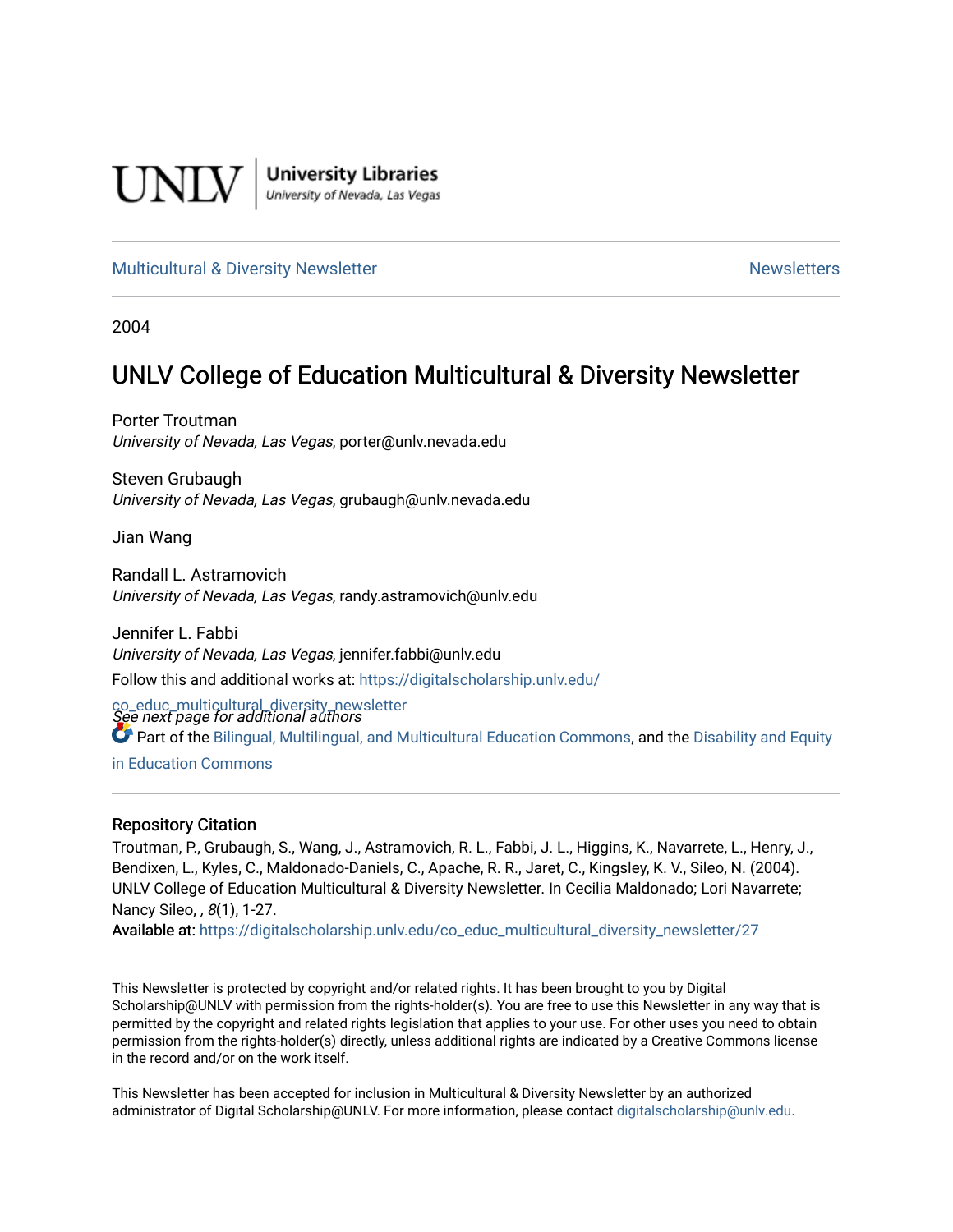#### Authors

Porter Troutman, Steven Grubaugh, Jian Wang, Randall L. Astramovich, Jennifer L. Fabbi, Kyle Higgins, Lori Navarrete, Jean Henry, Lisa Bendixen, Carli Kyles, Cecilia Maldonado-Daniels, R. R. Apache, Chizu Jaret, Karla V. Kingsley, and Nancy Sileo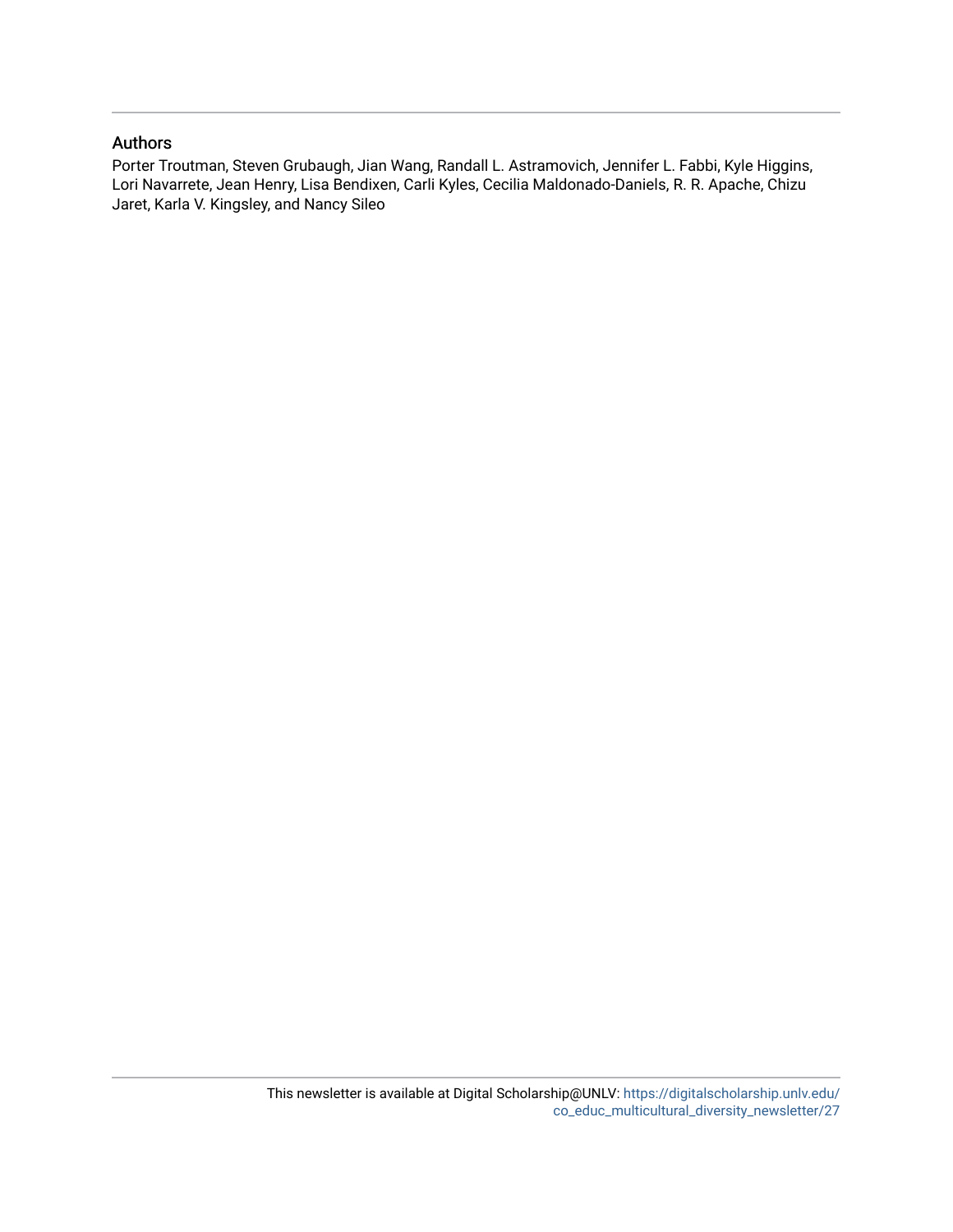

# **UNLV COLLEGE OF EDUCATION Multicultural & Diversity Newsletter**

Published by the Multicultural & Diversity Committee Volume 8, Issue Number 1, 2004

**Members of the Multicultural & Diversity Committee:**  Porter Troutman (Chair), Steven Grubaugh, Jian Wang, Randall Astramovich, Jennifer Fabbi, Kyle Higgins, Lori Navarrete, Jean Henry, Lisa Bendixen, Carli Kyles, Cecilia Maldonado, R. R. Apache, Chizu Jaret, Karla Kingsley, and Nancy Sileo

Cecilia Maldonado, Lori Navarrete, & Nancy Sileo Editors \*\*\* This newsletter is published each semester. The articles that appear in the newsletter are based on author interest and consist of both scholarly work and opinion pieces. For further information regarding submissions contact Cecilia Maldonado (ceciliam@unlv.nevada.edu),

Lori Navarrete (navarret@unlv.nevada.edu), or Nancy Sileo (sileo@unlv.nevada.edu). \*\*\*

Small as a peanut, Big as a giant, We're all the same size When we turn off the light.

•

•

Rích as a sultan. Poor as a mite. We're all worth the same When we turn off the light.

Red, Black, or Orange, **Yellow, or White** We all look the Same When we turn off the light.

So maybe the way To make everything right Is for someone to reach out And turn of the light.

**Shel Silverstein** from Where the Sidewalk Ends

Page 1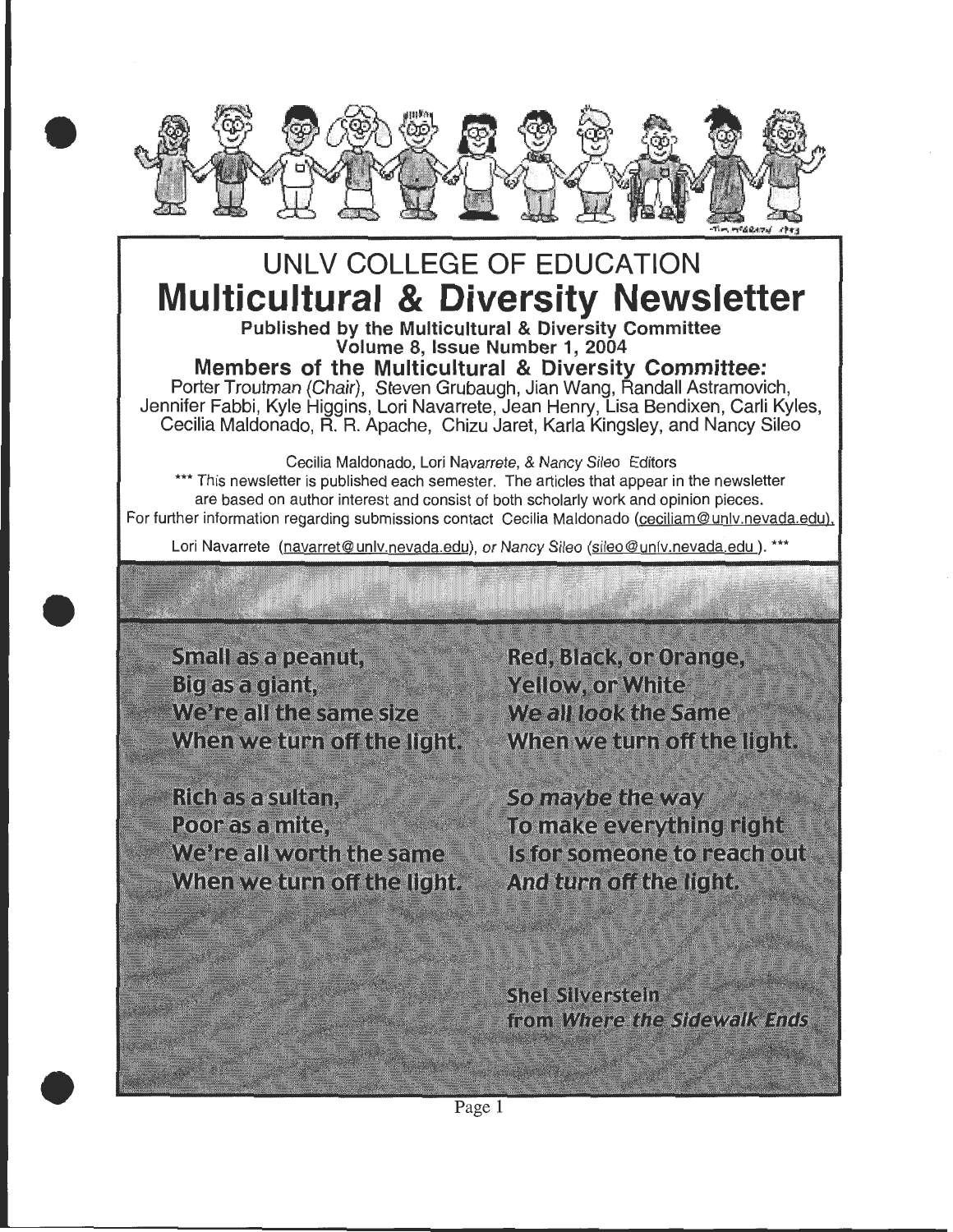## **INVITED GUEST COLUMN AND THE ADVENTURE CONTINUES: CROSS-CULTURAL EXPERIENCES IN THE OZARKS By Nancy Gallavan**

•

•

•

Rolling green hills lined with towering forests appearing to have no end; gently falling rain showers refreshing the fields during the night; lengthy, yet caring conversations exchanging news of family and friends; meticulously planned days ensuring time to shop prior to the hardware store's 5:00 closure ... these scenes only begin to describe some of the new sensations we have encountered in our recent move to the Ozarks. It has been an exciting time as my husband and I relocated this summer to the small town in Missouri where I was raised. It has been 32 years since I lived here. Some things seem very, very different; other things seem much the same. Of course, I am not the same, and it is fascinating to re-enter this culture after a long journey experiencing many other cultures.

To no one's surprise, I encourage you to find a U. S. map and unfold it to the central part of the United States. Along the southern edge of Missouri, just north of Arkansas, toward the center, you *might* find a small dot labeled West Plains--we're not on every map. If you do find us, don't blink or you'll miss us.] West Plains is a town of approximately 10,000 people with an additional 25,000 people living throughout the county. The county is quite small; in fact, there are **114** similarly-sized counties across Missouri with many people living along every country road (both paved and unpaved)...all of whom come into the local towns to conduct business daily.

West Plains is the largest town for 120 miles in any direction as well as the county seat, so our town is quite active during the week. We are located approximately halfway between Springfield, MO, and Memphis, TN. A fourlane highway conveniently connects us with Springfield to the northwest, but suddenly ends southeast of town. We have most goods and services, although we may have only one or two choices. If we find what we're seeking, we buy it immediately; quite likely, that particular item won't be there the next day. We can order just

about anything needed; however, it may take awhile for things to arrive. It also can take awhile for people to get back to you or to take care of things for you. Like many other cultures, there definitely is an Ozark sense of time along with an Ozark way of living. Folks here are concerned about family, religion, sports, education, and weather; and everyone has a big ol' tractor to mow their acreage!

I am now the coordinator of Teacher Education and Development with Southwest Missouri State University (SMSU) in West Plains. SMSU is located in Springfield; it is a 98-year-old university with approximately 25,000 students situated on three different campuses spread across the Ozarks. The West Plains campus is 40 years old and is a two-year degree granting institution. However, there are several four-year programs housed on our local campus; teacher education is one of these programs and has been in operation for four years. We have approximately 300 students enrolled in our undergraduate and graduate programs. We offer an entire elementary<br>education preservice teacher program education preservice teacher program (undergrad and post bac) along with a complete master's degree program; we are the fastest growing segment of SMSU's College of Education, and, fortunately, everyone wants to contribute to its long-term success. .

Our office consists of the coordinator, two full-time instructors, an advisor, a secretary, and a slate of "per course instructors." We operate from an old house (about 120 yearsold); I think my office is the former parlor, and it is imperative to prop moving chairs, pen, and pencils strategically to prevent them from rolling away. The rest of the campus is quite modem with state of the art technology, and the university is in the process of remodeling an adjacent house (a rather stately manor) to serve as our future teacher education offices and classrooms. Impressively, we accomplish much with few resources!

Almost everything I have learned about living in various large cities in Colorado, Nevada, and California during my time away from the Ozarks is different here. For example, in big cities it may take an hour to get somewhere and five minutes to conduct business; here it takes five minutes to get somewhere and an hour to conduct business.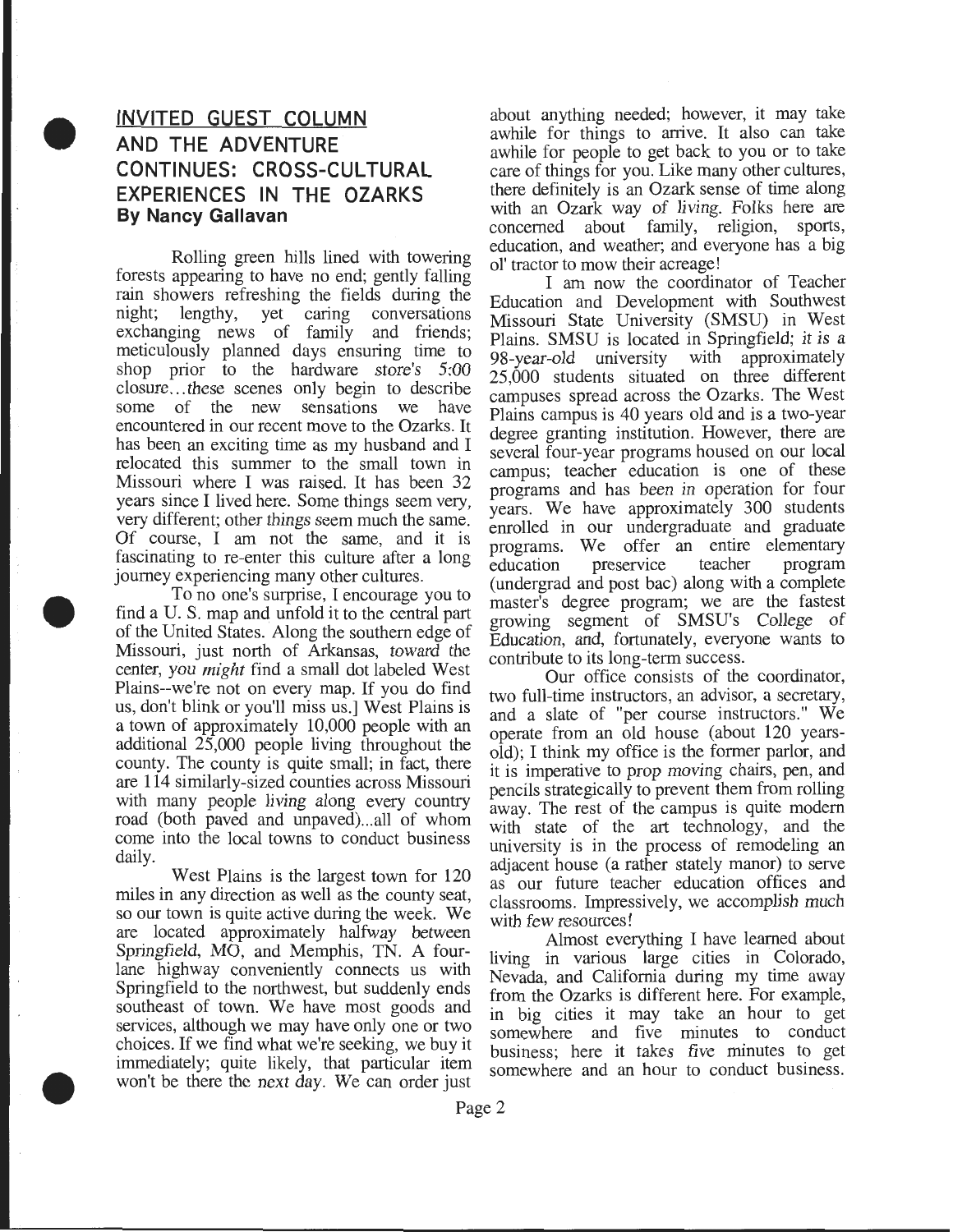Importantly, one must engage in extensive conversations checking on family members and local activities. These wonderful interactions serve as our daily news. (Although a local paper is published five evenings a week, we learn much more through our personal encounters.)

•

•

•

Life may be different, but teaching and learning are very much the same here and quite exhilarating. SMSU organizes their teacher education courses into cohorts and the methods courses into a single integrated block. The block consists of four content courses, one classroom management course, one assessment course, and a field placement assignment. This block is taught by a team of professors who supervises a group of four or five preservice teachers placed in one elementary and/or middle school. Missouri licenses grades 1-6, but we encourage a middle school endorsement in our teacher education program. (Since in most rural areas, the schools are zoned into K-8 configurations.)

The methods block courses are held on campus for two weeks; then preservice teachers are placed in the field for two or three weeks. This alternating sequence continues throughout the semester allowing professors to guide preservice teachers sequentially in their growth and development. Coursework is maintained throughout the field placement experience through team-managed conversations conducted electronically using Blackboard. We also use ITV, Instructional Television, to teach most of our courses when learners are grouped far from our campus.

One of the most advanced aspects of the program features the electronic portfolio. A series of assignments and checkpoints has been established throughout the teacher education program (including student teaching). Preservice teachers enter their artifacts into an electronic portfolio that is monitored by each semester's team of professors. Upon the completion of their entire program, the preservice teachers use their electronic portfolios as an interview mechanism to showcase their highlighted products accumulated throughout their teaching preparation. Currently, we are applying for a grant to create a work station in our "house," to support preservice teachers as they prepare their electronic portfolios with the assistance of an on-site tutor and to provide a place where they can share their artifacts with school

administrators as well as their peers .

Returning to the Ozarks has brought two significant cross-cultural challenges to the forefront; the first challenge focuses on communicating clearly. Some of my students and colleagues speak with rather thick southern drawls. Although I grew up in this town, my former Ozark ear is unable to understand all of the dialects and phrases quickly. On occasion, I simply have to ask people to repeat their statements while I listen more attentively; meanwhile my imagination has run wild, and I'm sure I have not heard the words correctly or have any idea what is being said. My husband also has experienced many similar exchanges, and we chuckle privately at our presumptions and miscommunications.

The second challenge centers on reorganizing priorities. Our new lifestyle revolves around family and togetherness. We moved here to assist my aging mother, who we see or talk to every day. Experiencing the world through the eyes of an (almost) 80-year-old highly respected by everyone in town brings an abundance of new encounters and unanticipated expectations. Additionally, I work closely with four other people in a house where no one closes their office doors ... we don't even have locks on our office doors. It takes every member of our office family to make this program operate smoothly every day. In general, everyone knows everyone else, is related, or will start making connections when names come up in conversation; one must be extremely thoughtful and sensitive in every conversation and interaction.

The move back to the Ozarks has brought many changes, challenges, and rewards; my husband and I know we have gained much from our lifelong journeys and are here to help others. Our cross-cultural experiences have expanded both our awareness of the world and our appreciation for many different kinds of people. Gary R. Howard (1999) writes that "we can't teach what we don't know." At times, the learning curve has been rather steep lately; yet, I realize I have much to learn as I continue my quest in becoming a transformational teacher educator and a more insightful scholar. My husband and I are told we have many gifts to share, and we hope we can give back as much as we are receiving. We both believe that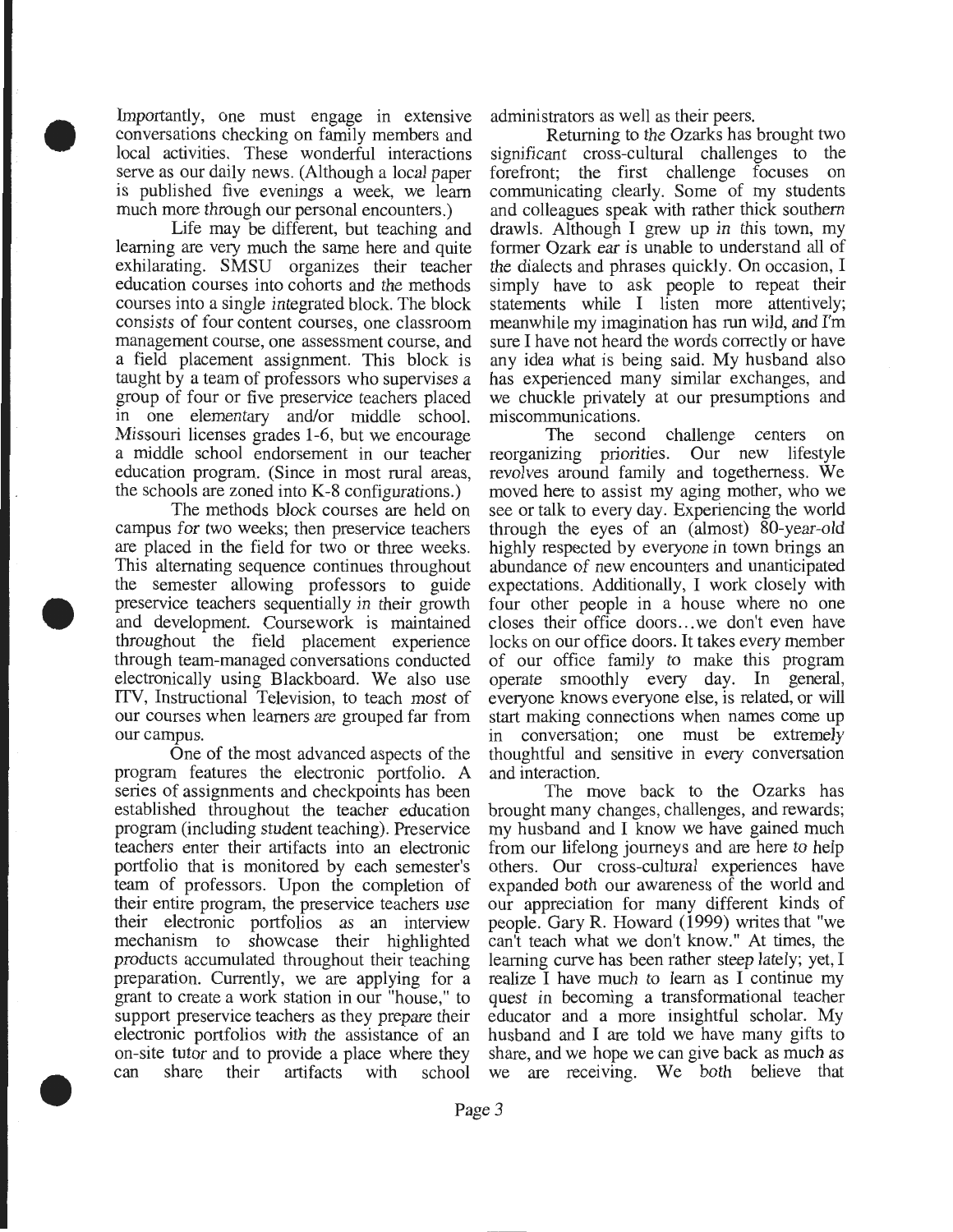reciprocity is key to mindful cross-cultural exchanges, and thus *the adventure continues ...* 

• I miss many people and parts of UNLV. Frequently I wonder..."what would LeAnn say?...what would Porter think?...what would Jane do?...what would Sandra recommend?" These voices, among countless others, guide me daily as I begin my new work with Southwest Missouri State University. It would be great to hear from you! You can find me at:

Dr. Nancy P. Gallavan

Coordinator, Teacher Education and Development-West Plains Southwest Missouri State University 128 Garfield Avenue West Plains, MO 65775 417.255.7932 nancygallavan@ smsu.edu

## **FEATURED GUEST COLUMN SO, WHAT'S FOR SUPPER?**

### **By Kyle Higgins**

•

•

*"I still have the audacity to believe that people everywhere can have three meals a day ... I still believe that what self-centered men have tom down, other centered men can build up ... / still believe that we shall overcome.* " (Dr. Martin Luther King, Jr., *Nobel Prize acceptance speech)* 

*Up Empty (2002)*, Loretta Schwartz-Nobel tells of her experience driving home in Philadelphia. their immune systems, saps their physical<br>She is at a stop light in a poor peighborhood strength, and over time can impact their She is at a stop light in a poor neighborhood, strength, and one impact to see intelligence. she locks her doors, and she glances over to see intelligence.<br>We young girls and a boy standing next to a This epidemic is hunger. A virus or two young girls and a boy standing next to a<br>trash dumneter. She watches as the oldest girl bacteria does not cause hunger. We have caused trash dumpster. She watches as the oldest girl, around the age of six, climbs on the boy's this epidemic---the citizens of the United States shoulders and leans into the trash dumneter by our silence and our government by its shoulders and leans into the trash dumpster. by our silence and our government by its<br>Ignoring the flies the young girl digs around indifference. We live in a nation in which Ignoring the flies, the young girl digs around, indifference. We live in a nation in which<br>emerges and raises her arm triumphantly in the politicians propose ever-larger tax cuts for the emerges, and raises her arm triumphantly in the politicians propose ever-larger tax cuts for the<br>existing the inner down from her friend's rich while families struggle to feed their air. She jumps down from her friend's rich while families struggle to feed their<br>shoulders and all three children tear into a bag, children. We live in a country in which shoulders and all three children tear into a bag children. We live in a country in which<br>of partly eaten chicken. Each child gets one corporate executives go free after squandering of partly eaten chicken. Each child gets one corporate executives go free after squandering<br>piece of the already eaten chicken. The young worker pensions while mothers cut whole milk piece of the already eaten chicken. The young worker pensions while mothers cut whole finite<br>children, eating their chicken, meander over to with water to make it last longer. We live in a children, eating their chicken, meander over to

The youngest girl, around three-years-old, walks

up to the car and presses her little hand on the window. Holding the precious drumstick in one hand, she opens her mouth and smiles. Schwartz-Nobel smiles back and notices something black moving across the young child's tongue. Ants, hundreds of ants, on the chicken leg and in the child's mouth.

#### A Definition of Terms

**Food insecurity** results when a household has limited or uncertain access to enough safe, nutritious food for an active and healthy life. These households have reduced financial means and may have irregular food intake. Typically, food insecure families run out of food by the end of the month and adults skip meals on a regular basis so the children can eat. The variety and quality of food consumed in these households is substandard (USDA, 2002).

**Hunger** is the more severe level of food insecurity. It involves insufficient or irregular food intake that results in periods of hunger for at least some family members. Households classified as hungry are those in which adults have decreased the quality and quantity of food they consume because of lack of money. These adults are hungry on a frequent basis. The food intake of the children in these homes also has been severely reduced to the point that they experience hunger on a frequent basis.

#### It All Comes Down To Food

There is a hidden epidemic in the United States. Sometimes it strikes children and their families without warning... for some it begins before birth and lasts an entire lifetime. At the beginning of her book, *Growing* Regardless of its duration, this epidemic always<br>nty (2002), Loretto Schwertz Nobel tells damages the spirits of its young victims, affects

Schwartz-Nobel's car.<br>
The youngest girl, eround three years ald wells rebuild another country while children have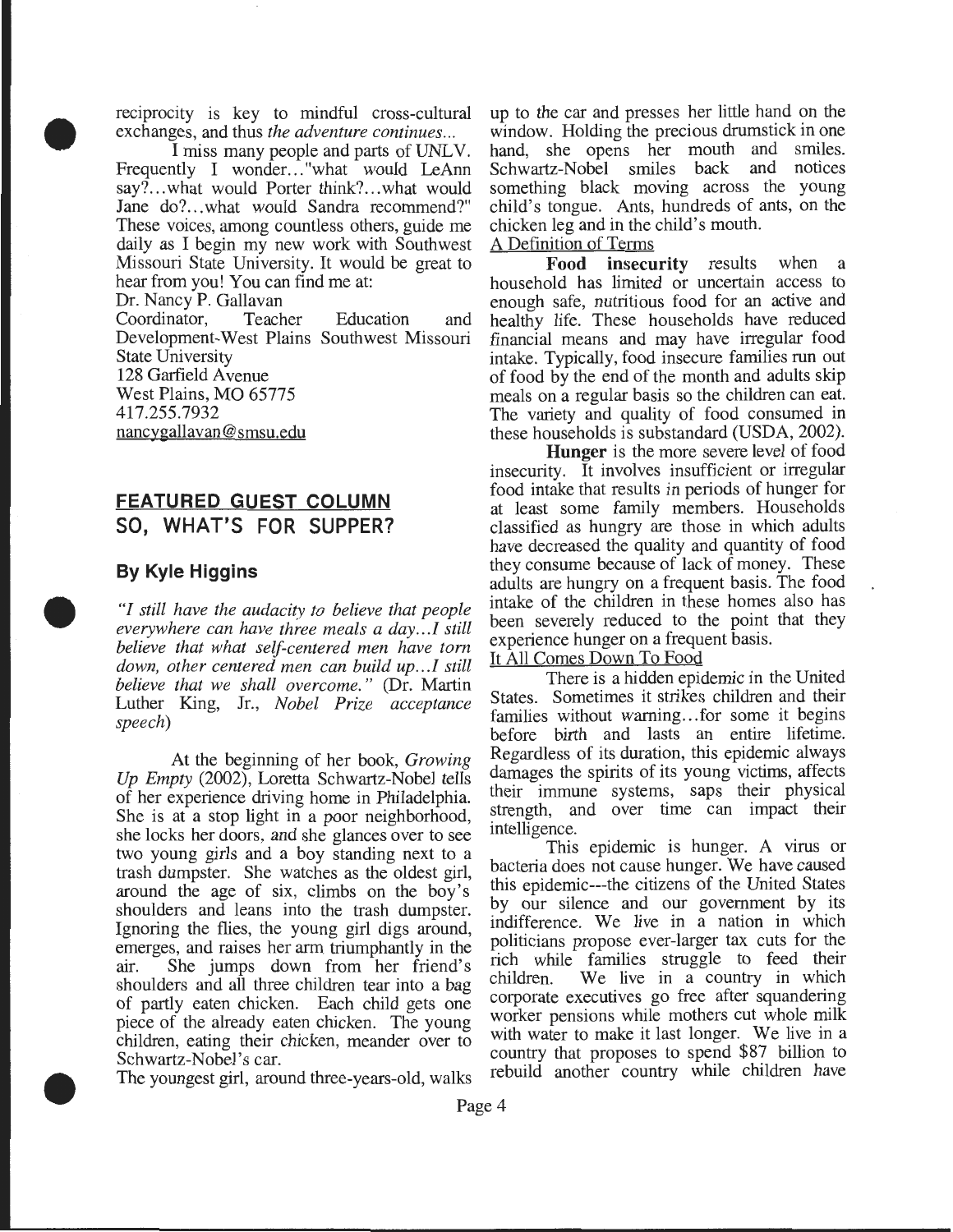lunch programs). We live in a country that demand rose  $37\%$  in the last year; and in New denies food assistance to legal immigrants while York City demand rose  $45\%$  in the last year. denies food assistance to legal immigrants while York City demand rose 45% in the last year.<br>those fortunate enough to receive food stamps and the State of Nevada, 9-10% of our those fortunate enough to receive food stamps find that the \$72 a person they receive monthly population lives in food insecure households. (\$288 for a family of four) does not last the Three to four percent of the population lives in entire month. In 2001, 33.6 million Americans food insecure households with hunger. Over entire month. In 2001, 33.6 million Americans food insecure households with hunger. Over<br>lived in hungry or food insecure households---- the last five years, the number of people seeking lived in hungry or food insecure households----

•

•

•

-even at the highest political levels. In fact, in year, this number has increased b<br>President Bush's inaugural address in 2001, the So, Just Who Are These People? President Bush's inaugural address in 2001, the So, Just Who Are These People?<br>word "hunger" was never spoken. Yet, the According to the U.S. Census (2000), word "hunger" was never spoken. Yet, the number of people hungry in America is growing number of people hungry in America is growing those who are at the greatest risk of larger. According to the U.S. Census Bureau experiencing hunger live in households headed  $(2000)$ ,  $11\%$  of all U.S. households, by a single woman and in which the family representing 20 million adults and 13 million income is below the poverty level. The poverty representing 20 million adults and 13 million children, were "food insecure" because of lack children, were "food insecure" because of lack level in the United States is currently defined as of resources. Of these households, 5.6 million a yearly income of \$18,100.00 for a family of adults and 2.7 million children suffered from four. food insecurity so severe that the USDA's very more likely to experience food insecurity than conservative measure classified them as severely households without children.

and emergency feeding programs and who have incidence of food insecurity and hunger is not applied for food stamps (or, in many cases significantly above the national average in eleven do not qualify, but still are in need of states: Arizona, Arkansas, California, Florida, supplemental food). In the publication *Hunger* Louisiana, Mississippi, New Mexico, Oklahoma, *in America 2001,* America's Second Harvest Oregon, Texas, Washington, and the District of found that food bank and emergency food Columbia. Nevada is higher than the national providers serve 23 million people a year on top average for households experiencing hunger, but of those receiving food stamps (9% more than below the national average in food insecure were served in 1997). Nearly two-thirds of households----this indicates that the households these recipients were women with children and in Nevada without adequate food supplies are in approximately 66% of those seeking help from the direst of situations---they are without food these programs were working. for a large portion of the month.

data each year on requests for emergency food receiving food stamps for the month of June assistance in the nation's major cities. From 2003 was 21.782.834. This represents an assistance in the nation's major cities. From  $2003$  was  $21,782,834$ . November 2000 to November 2001, requests for increase of 2,468,605 people compared to June emergency food assistance increased in these 2002, and an increase of 4,325,639 people over cities by 23%. Only one third of the cities June 2001. Participation in the Food Stamp surveyed reported that they were able to provide Program has increased for 31 out of the last 35 an adequate quantity of food to those requesting months. The number of participants continues to an adequate quantity of food to those requesting it. Eighty-five percent of the cities reported that increase even though the best estimate is that emergency food assistance facilities had to decrease the quantity of food provided and/or Stamps nationally are not receiving benefits the number of times families or individuals can (USDA, 2001) and that many families denied get food. In Ohio, requests for help from food Food Stamps really are eligible (Urban Institute, banks is up  $125\%$  since 1999; in Missouri the 1999).

access to food only at school (free breakfast and demand is up 45% over last year; in Chicago

this is 2.6 million more than 1999. emergency food assistance in the State of Hunger in America is unacknowledged-- Nevada has increased by 72.9%. Over the last t the highest political levels. In fact, in year, this number has increased by 18.5%.

experiencing hunger live in households headed a yearly income of \$18,100.00 for a family of four. Overall, households with children are

"hungry." Food insecurity occurs more often in These numbers do not include American central-city households located in the Southern citizens who regularly make use of food banks or Western regions of the United States. The or Western regions of the United States. The

#### So, How Bad Is It Really? So, What About Federal Programs?

The U.S. Conference of Mayors collects Nationally the number of people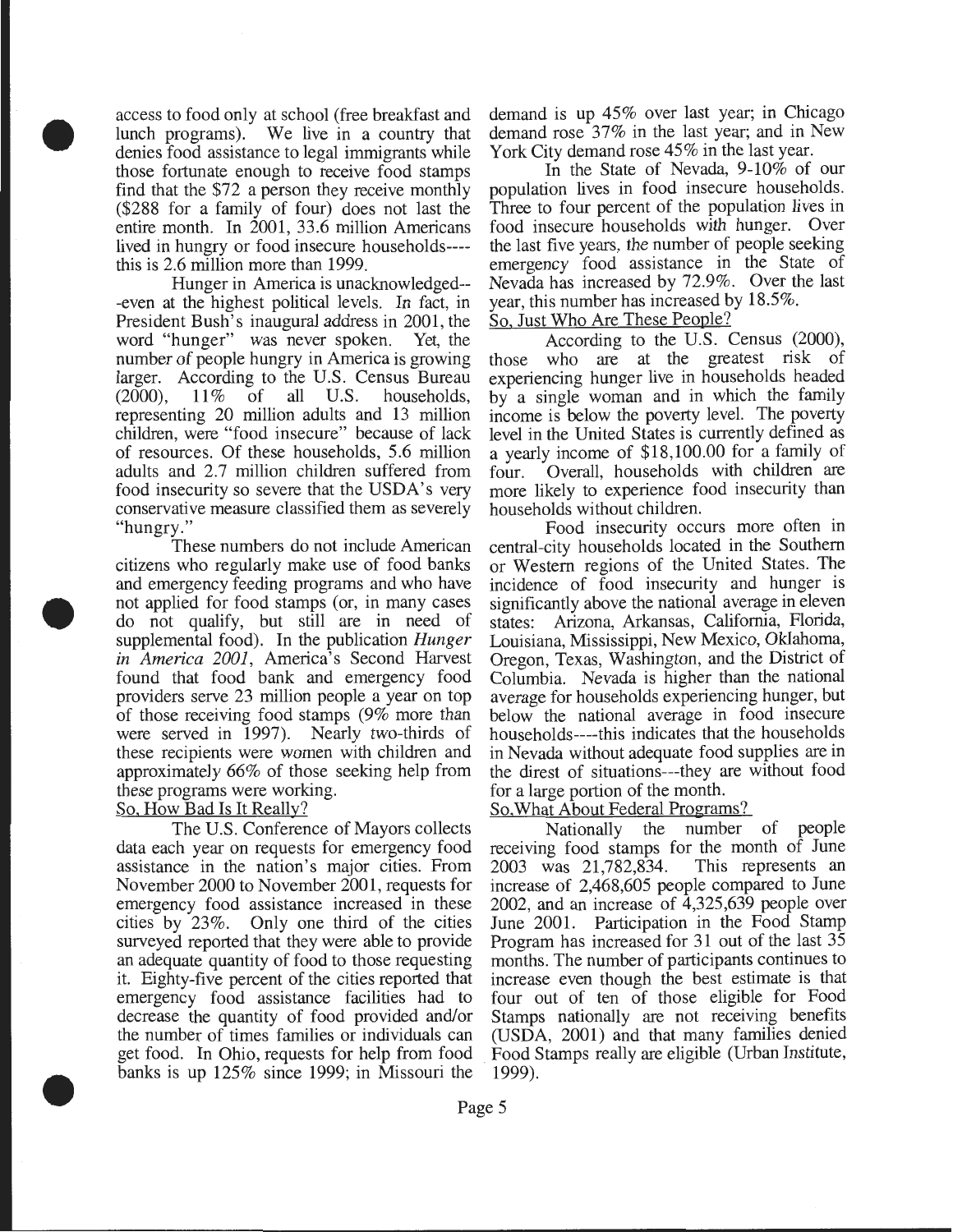The food stamp program is targeted toward those most in need. Of households currently receiving food stamps: (a) 54.1% contain children (b) 18.8% contain a senior citizen, and (c) 27% contain a person with a disability. Eight-eight percent of food stamp households have gross incomes at or below the poverty level (\$18,100 for a family of four). Approximately 36% of food stamp households have gross incomes below half of the poverty level or \$9,050 a year. Typically, the average monthly gross income of food stamp households is \$633 or \$7,596 a year and over 28% are families in which the adults in the household are working.

•

•

•

Food stamps provide approximately \$72 per person, per month, per household (e.g., for a family of four this is \$288). This averages to approximately  $78¢$  a meal per person—thus, a family of four has \$3.12 to spend on each daily meal---\$9.36 a day for food.

The typical length of participation in the Food Stamp Program is less than two years for 71% of the participants. Half of all new recipients stay on the program for no more than six months, and 57% end participation within one year.

Approximately 33% of all children receiving food stamps are under the age of four, and 66% of children receiving food stamps are school age. The majority of adult participants are women (68%) while the typical household is comprised of 2.3 people. Forty-one percent of food stamp recipients are white; 40% are African American; and 18% are Hispanic.

The large number of children receiving food stamps is reflective of the fact that 17% of all children in the United States live in poverty. That is a total of 12,169,000 children. As educators, we see this in our schools with the number children participating in the national school breakfast and lunch program and the summer nutrition program. The number of children participating in the free and reduced breakfast programs has increased 93.9% since 1990 (FRAC, 2003). Each day in America, 6,519,793 children participate in the free and reduced breakfast program and 15,249,652 children participate in the free and reduced lunch program. For many of these children, these meals will be the only food they eat all day (Children's Defense Fund, 2002). In the summer months, federal summer nutrition

programs reach 2,070,464 children.

So, How Do These Folks Qualify For Assistance?

Eligibility for the Food Stamp Program is based on financial and non-financial factors. The application process includes completing and filing an application, being interviewed, and verifying facts crucial to determining eligibility. Most legal immigrants who were in the Umted States **prior to August** 22, **1996** and/or who are children, elderly, or have a disability will be found eligible. However, undocumented immigrants and **legal** immigrants who entered the country after August 22, 1996 are ineligible for benefits. Also, able bodied, childless, and unemployed adults may be found ineligible or have their benefits severely limited.

So, What About Pregnant Women and Babies?

The Special Supplemental Food Program for Women, Infants, and Children (WIC) was established by Congress to provide assistance for women and children in 1974. It is designed as a preventive nutrition program to provide nutritious foods, nutrition education, and access to health care to low-income pregnant women, new mothers, and infants/children at nutritional risk. In 2000, WIC provided In 2000, WIC provided nutritional foods and services to approximately 7.2 million women, infants, and children monthly.

The estimate is that every dollar spent on WIC results in Medicaid savings of between \$1,77 and \$3.13 for infants and their mothers. The program: (a) increases the number of women receiving prenatal care, (b) reduces the incidence of low birth weight babies, (c) reduces infant mortality, (d) reduces anemia in mothers, and (d) enhances the nutritional quality of the daily diet of participants (FRAC, 2003).

Participation in WIC is limited to pregnant, postpartum, or breast-feeding women, infants, or children under the age of five. The income of the participating household must be below 185% of the federal poverty level (for a family of four this would be \$3,348 a year). Participants in WIC must be certified by a health care professional to be at nutritional risk (e.g., problems with diet, abnormal weight gain during pregnancy, a history of high-risk pregnancy). Congress allocates approximately \$4 billion a year to WIC.

So. How Does Hunger Impact on Education?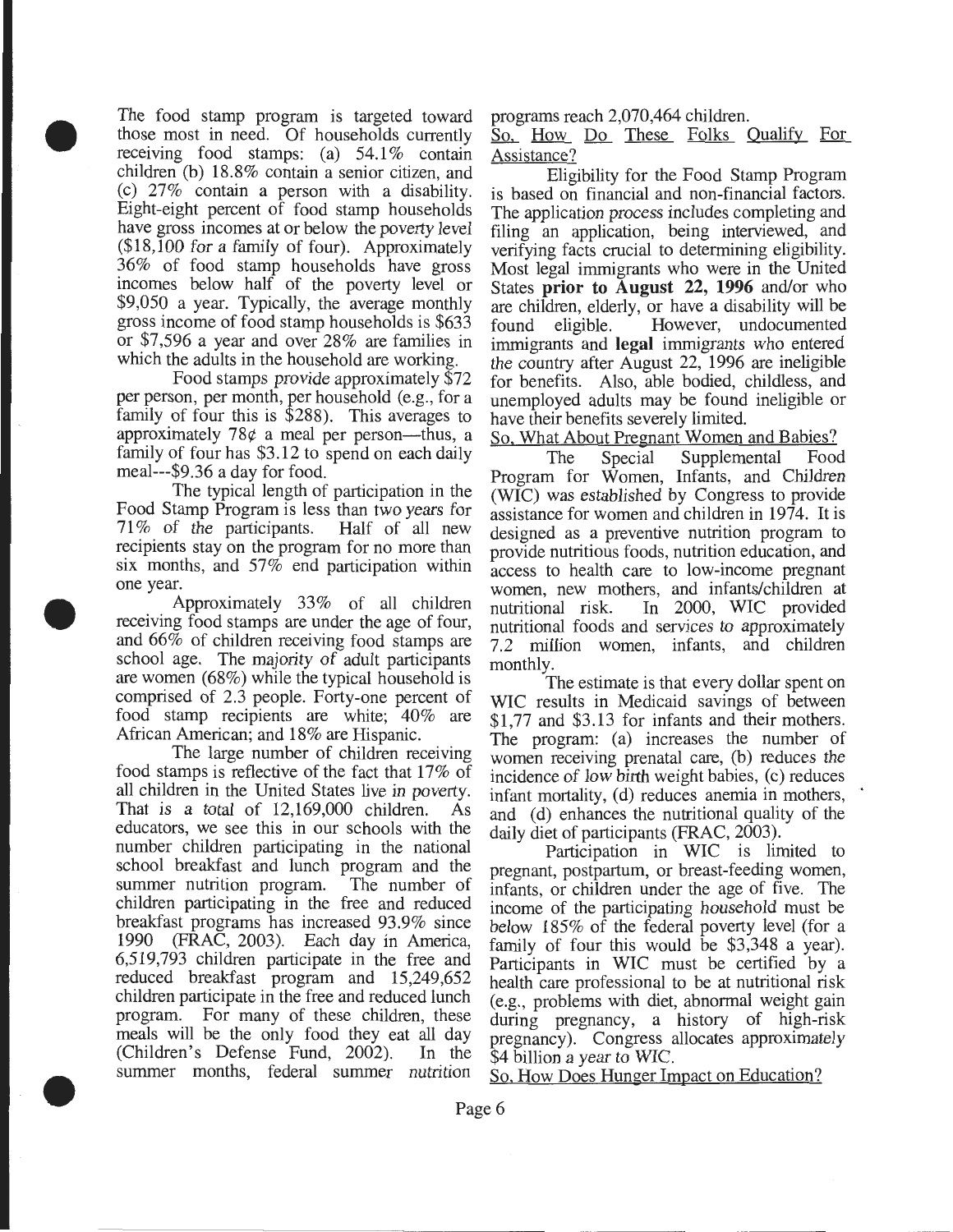As educators we deal daily with children/youth who come to school hungry. Ponder the following:

•

•

•

• Hungry children/youth suffer from two to four times as many health problems as children who eat regularly. These problems range from unwanted weight loss, fatigue, headache, irritability, lack of concentration, and frequent colds.

•Hungry children/youth are more likely to be ill and absent from school.

•Infant mortality is closely linked to inadequate quantity or quality in the diet of the infant's mother.

•Inadequate nutrition results in the stunting of growth in children.

•Iron-deficiency anemia in children can lead to adverse health effects such as developmental and behavioral disturbances that can affect a child's ability to learn to read or do math. It can also lead to an increased susceptibility to lead poisoning.

•Pregnant women who are undernourished are more likely to have low-birth weight babies.

•Low-birth weight babies are more likely to suffer delays in their development and are more likely to have behavior and learning problems later in life.

•Hungry children are less likely to interact with other people or explore and learn from their

surroundings.<br>•Hunger and insecurity about whether there will be food to eat has an emotional impact on children and youth. Anxiety and negative feelings about self-worth as well as hostility towards the outside world are often seen in children and youth who live in food insecure households.

#### Ending Thought

It is time to step forward and act. We have the ability to eradicate hunger in America. Our country has the money and the food---we are a nation of riches. As citizens, we must demand of the President and Congress that they do something about the millions of adults and children for whom the answer to the question, "What's for supper?" is "Nothing."

*"I want to tell every well-fed and optimistic American that it is intolerable that so many millions should be maimed in body and spirit when it is not necessary that they should be.* 

*My standard of comparison is not how much worse things used to be, it is how much better they could be if only we were stirred to action.*" (Michael Harrington, *The Other America*)

Sources To Help You Become Part of the Solution

World Hunger Year

hunger.

www. worldhungeryear.org

World Hunger Year is dedicated to telling the story of hunger to the public, the media, and policy makers. They document grassroots organizations around the nation.

America's Second Harvest www .secondharvet.org

America's Second Harvest is the<br>s largest domestic hunger-relief nation's largest domestic hunger-relief organization.

Bread for the World www.bread.org Bread for the World has educational activities and resources for learning about

Congressional Hunger Center www .hungercenter.org

The purpose of the CHC is to ensure that the issues of domestic and international hunger remain at the forefront of the national debate.

#### Institute for Food and Development www .foodfirst.org

This is a hunger research and educational center. Their work highlights the causes and value-based solutions to hunger and poverty.

## Kids Can Make a Difference

www .kids.maine.org

This is a program of World Hunger Year that provides educational programs for middle and high school students.

National Student Campaign Against Hunger and Homelessness www.nscahh.org

This is the largest student network fighting hunger and homelessness in the United States. More than 600 campuses in 45 states participate.

OXFAM www .oxfamamerica.org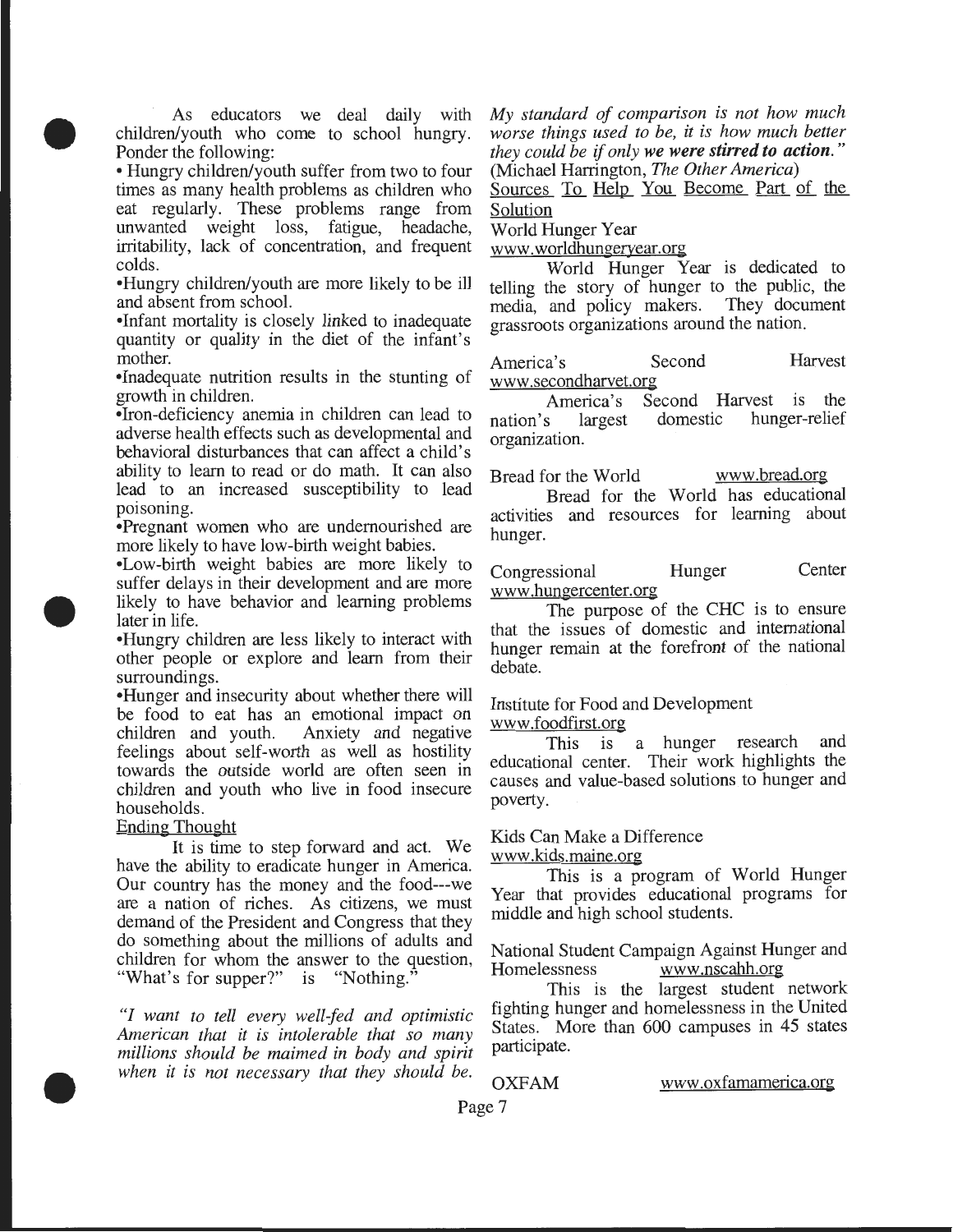Oxfam America invest privately raised funds and technical expertise in local organizations around the world that hold promise to help people living in poverty move out of poverty.

### RESULTS www.action.org

•

•

•

This is a nonprofit, grassroots, citizens' lobby that identifies sustainable solutions to the problems of hunger and poverty. This organization advocates for increased funding and replication of the programs.

Share Our Strength (SOS) www.strength.org

SOS is the nation's leading anti-hunger organization. It supports food assistance programs, malnutrition programs, and programs that develop economic independence among people in need.

#### Food Research and Action Center www .frac.org

FRAC is a leading national organization working to improve public policies to eradicate hunger and under nutrition in the United States.

## **MEETING THE NEEDS OF ALL CHILDREN: IMPLICATIONS OF THE PROPOSED AMENDMENTS TO THE INDIVIDUALS WITH DISABILITIES EDUCATION ACT FOR TEACHER EDUCATORS By Jane M. Williams**

As teachers, administrators, teacher educators, parents, and other stakeholders are grappling with the requirements and implications of P.L. 107-110, the No Child Left Behind Act of 2001, for all students, including those with disabilities and limited English proficiency, Congress is currently reauthorizing the Individuals with Disabilities Education Act (IDEA) of 1997. The purpose of this article is to briefly outline the proposed amendments to this piece of legislation and indicate potential implications for teacher educators.

At present, both the House and Senate have introduced bills to reauthorize IDEA. H.B. 1350, Improving Education Results for Children with Disabilities Act of 2003, has been approved by the full House. S.1248, The Individuals with Disabilities Education Improvement Act of 2003, has been approved by the Health, Education, Labor and Pensions (HELP) committee. As teacher educators, it is important to note the titles of both bills; both strongly convey the intent of Congress to hold teachers, related services personnel, and administrators accountable for the educational results of students with disabilities. These titles convey that it is no longer sufficient to ensure access of students with disabilities to the general education program, as P.L. 94-142, Education of the Handicapped Act, accomplished in 1975, nor to ensure their equitable participation, as P.L. 101-476, the Individuals with Disabilities Education Act, did in 1990. Rather, accountability, student outcomes, and improved educational results for all students, including those with disabilities, are the ultimate goals.

It is also important that this call for accountability and results is not new. Beginning in 1983, with the issuance of *A Nation at Risk*  (National Commission on Excellence in Education, 1983), policymakers and others have been calling upon educators to ensure that all students achieve high academic standards and are prepared for employment, further education, and independent living upon exiting the school setting. This demand for educational reform is evident ten years later in Goals 2000: Educate America Act and Title I of the Improving America's Schools Act, both passed in 1994, the previous reauthorization of the Elementary and Secondary Education Act of 1965. Legislators have included students with disabilities in these<br>educational reform initiatives, requiring educational attainment of high academic standards. With the passage of the Individuals with Disabilities Education Act of 1997, all students were required to participate in state and districtmandated tests, just as they are required to participate in the testing required by NCLB. Very few students with disabilities, according to the National Center on Educational Outcomes, will participate in a State's alternate assessment (National Center on Educational Outcomes, 2003).

As we look at the proposed amendments to IDEA, it is also important that more students with disabilities than ever, approximately 96%,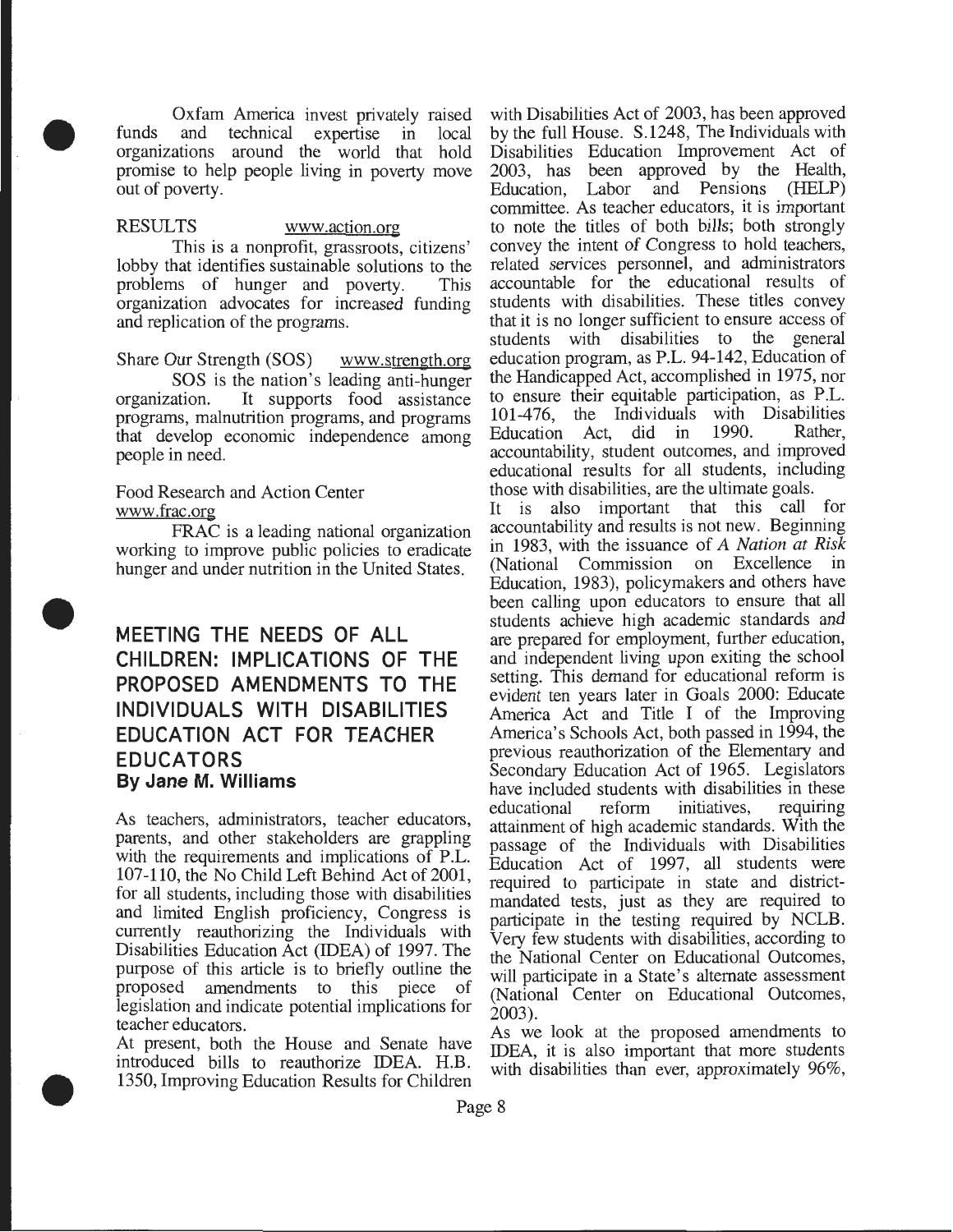are served in regular school buildings, with the majority of students with learning disabilities and speech language impairments served in the regular classroom (U.S. Department of Education, 2002c). Hence, ensuring teacher candidates and future administrators possess the knowledge, skills, competencies, and dispositions to work with students with diverse backgrounds, since approximately 38% of students with disabilities represent racial/ethnic groups other than white (U.S. Department of Education, 2002c).

#### Pertinent Proposals for Teacher Educators

•

•

•

The following highlight several proposals in both bills which may require

reviewing, and perhaps revising, the content of our pre-service personnel preparation programs for general and special education teachers, school psychologists, and administrators:

**Early Intervening Pre-Referral Services.** Both bills allow local education agencies (LEAs) to use at least 15% of Part B funds (less any amounted treated as local funds) to develop and implement comprehensive,<br>coordinated, early intervening educational intervening educational services for students not yet identified as needed special education or related services, but who require additional academic and behavioral support to succeed in the general education environment. This proposal reflects the concern of Congress that the number of students receiving special education and related services continues to escalate, and that many of these students may be considered as "instructional casualties" rather than students with disabilities according to *A new era: Revitalizing special education for children and their families,* the report of the President's Commission on Excellence in Special Education (2002). The implications are clear for teacher educators: all teachers must be competent in adapting the content, methodology, and delivery of instruction to meet the learning and behavioral needs of all students within the general education classrooms. Active participation in pre-referral activities, including Student Intervention Programs through School Improvement Teams, by all service providers is a necessary component of educators. In addition, administrators, as instructional leaders of their buildings, region, and/or district, must provide the financial and human support for their teachers to accomplish this task (U.S . Department of Education, 2002b).

**Eligibility Determinations.** Two major proposals within this area are significant for teacher educators. First, IDEA currently provides that a student may not be found eligible for special education and related services if "the determinant factor for that eligibility determination is lack of instruction in reading" (34 C.F.R. 300.534(b)(2)).

H.R.1350 amends that language to "lack of scientifically based instruction in reading;" S. 1248 proposes to amend the language to "lack of scientifically based instructional practices and programs that contain the essential components of reading instruction as defined by ESEA." Clearly, special and general educators must be knowledgeable regarding curricula that have demonstrated effective gains in reading for all students, and they must possess the pedagogical skills to teach all students. Collaboration between general and special teacher educators and teacher candidates at the pre-service level will be necessary to meet this proposed requirement.

Second, both H.R.1350 and S.1248 propose to change the eligibility requirements for students with specific learning disabilities. In order for a student to be found eligible for special education and related services as a student with a specific learning disability, federal and Nevada state regulations require that a severe discrepancy exist between achievement and intellectual ability in one or more the following areas: oral expression, listening comprehension, written expression, basic reading skill, reading comprehension, mathematics calculation, and mathematics reasoning. Both bills propose to permit LEAs to use a process to determine if a student responds to scientific, research-based intervention, rather than require the current discrepancy model. To date, the primary way in which this discrepancy has been determined is by comparing results between intelligence and achievement tests. If the proposals become law, the role of school psychologists, and the way we train them, will be significantly altered. Specifically, for us in Nevada, where a significant discrepancy is required, this change will be significant. (See NAC 388.345, Assessment of Cognitive Abilities, and NAC 388.420, Eligibility of Pupil with Specific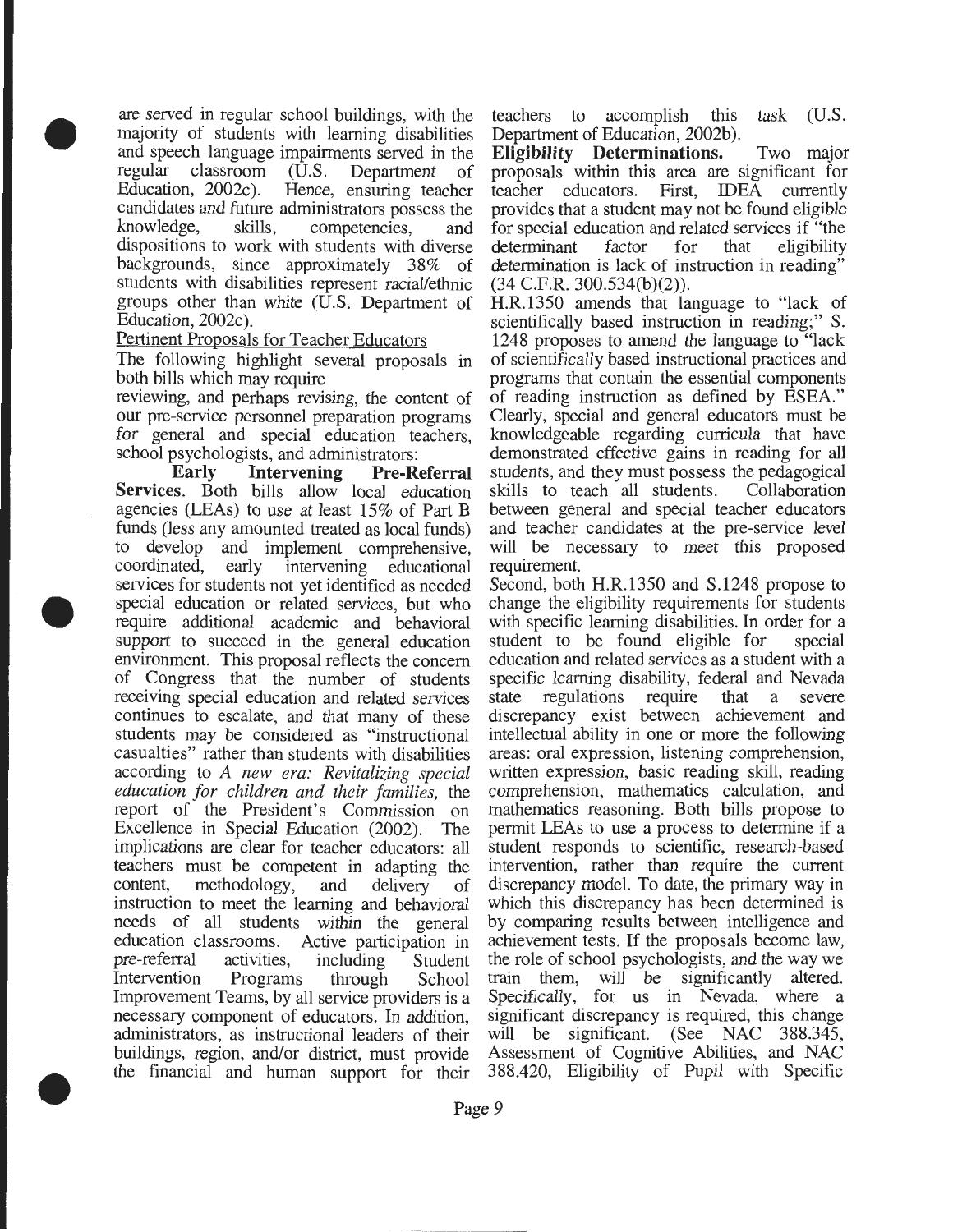Learning Disabilities.) Moreover, our teacher candidates will need to possess a repertoire of research-based strategies and the skills to implement, document, and interpret student response to interventions.

•

•

•

**Individualized Education Programs (IEPs).**  Proposed language in both bills suggests implications for preparing teachers, school psychologists, and administrators. First, both bills replace the requirement that the IEP contain a statement of the student's present levels of educational performance with a statement of "academic achievement and functional<br>performance" (S.1248) or ""academic" performance"  $(S.1248)$  or achievement and developmental needs" (H.B.1350). For special educators, this change necessitates knowledge of the state's academic standards; for general educators, this change requires more attention to, data collection of, and accountability regarding the attainment of the academic standards for students with disabilities. This change reflects the goal of Congress that students with disabilities receive specially designed instruction that will "ensure access to the general education curriculum so that he or she can meet the educational standards ... that apply to all children"(34 CFR 300.26(b)(3)(ii)). Research, however, indicates that special educators do not possess the skills needed to align goals and objectives on a student's IEP with state standards (Daily & Zantal-Weiner, 2000). In addition, results of a recent national study indicate that fewer than half of general educators who had been teaching 6 years or fewer reported receiving any coursework during their pre-service preparation in instructional adaptations and accommodations (U.S. Department of Education, 2002b). Continuing collaboration between the Departments of Special Education and Curriculum and Instruction must ensure that our graduates are proficient in identifying, providing, and evaluating the efficacy of the wide array of supplementary aids and services, instructional adaptations, accommodations, and program modifications to ensure all students attain Nevada's standards.

A second proposal for IEPs that will require changes in our training involves the proposals for multi-year IEPs. H.B.1350 will allow LEAs to offer parents a multi-year IEP designed to cover the period between natural transition

points for the child, not to exceed 3 years. S.1248 proposes that IEPs may be offered to a student with a disability who has reached age 18. This IEP option would be available to student during his or her final three year period. For teachers, such a change will require significant data collection and reporting requirements, both to ourselves and to parents, on the academic achievement of students. In addition, collaboration skills will be essential between and among teachers and schools. For<br>administrators. who serve as LEA administrators, who serve as representatives during the IEP meeting, the responsibility for committing agency resources for a 3-year period, will require more oversight than currently is provided in many instances.

For middle and secondary educators and administrators, transition components of the IEP become applicable beginning at age 14 according to both H.B. 1350 and S. 1248. For<br>students with disabilities, appropriate students with disabilities, measurable postsecondary goals must be based on age appropriate transition assessments. For many educators, school psychologists, and administrators, this will mean providing career awareness and exploration activities earlier to students; ensuring meaningful contextual learning opportunities, including job shadowing, internships, and work experiences; designing courses of study that match the student's needs, preferences, and abilities; connecting with adult and community agencies, and possessing skills in selecting, administering, and interpreting age appropriate transition assessments.

Finally, for students whose behavior impedes his or her learning, or the learning of others, S.1248 increases the need for educators and administrators to be knowledgeable regarding positive behavioral supports and interventions. Currently, during the design of an IEP for these students, the IEP team must "consider, when appropriate," positive behavioral supports and interventions. The Senate bill changes this language to *"requires* that the IEP team *provide for"* positive behavioral interventions and supports for these students. Consistent with this requirement, the Senate bill requires the schools "provide for a behavioral assessment and appropriate behavioral interventions to those children who receive a disciplinary action." Though both bills eliminate a functional behavioral assessment and behavior intervention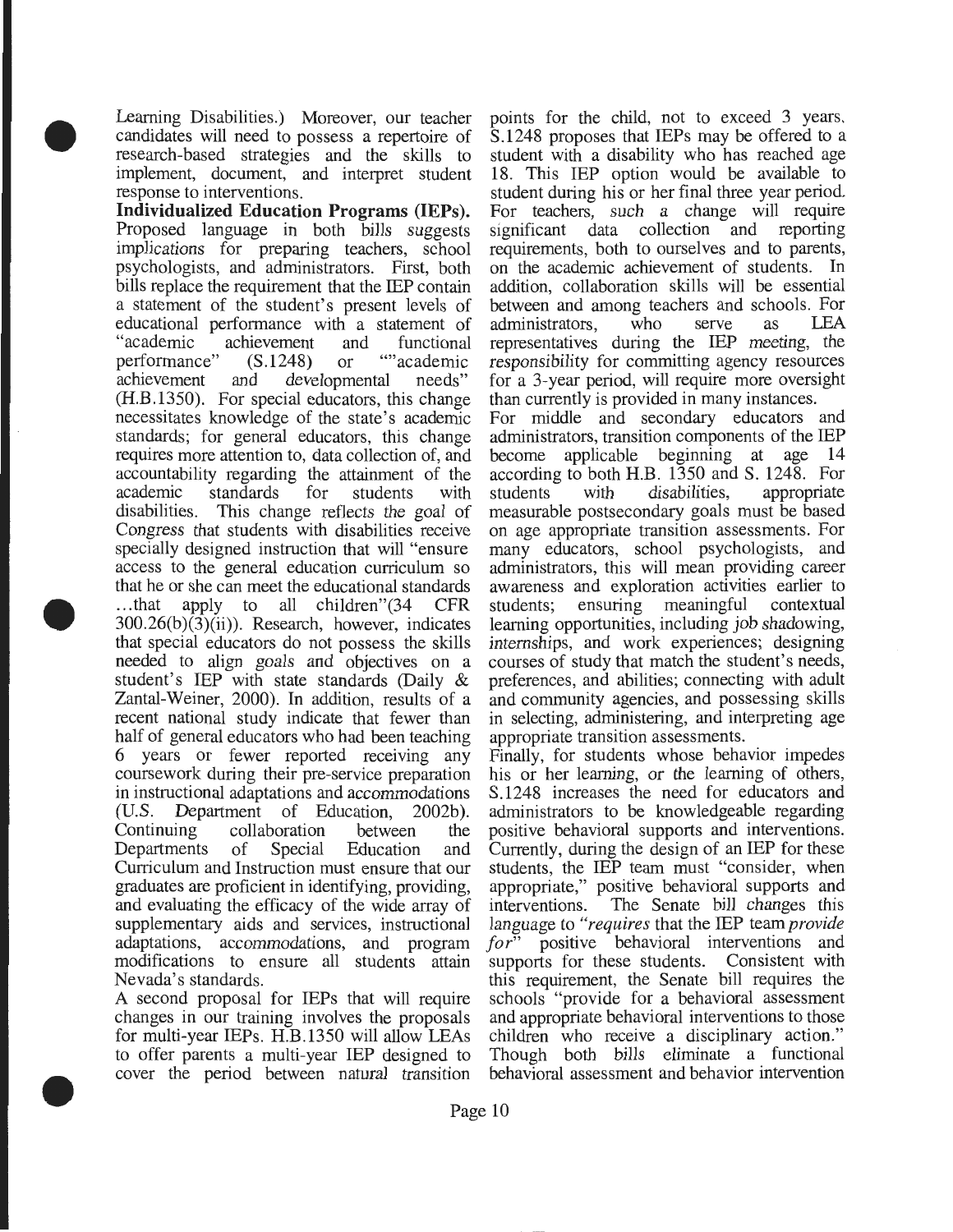plan, language in S.1248 suggests that the practice will continue without the titles. It is also relatively safe to hypothesize that there will be students whose behavior necessitates these strategies. Hence, general and special education classes, as well as those in Educational Leadership, must include classroom, and schoolwide behavior management strategies, as well as those dealing with peer mediation, bullying, anger management, and conflict resolution. Similarly, school psychologists must be prepared to administer, interpret, and apply appropriate assessments for students.

•

•

•

**Discipline.** There are 3 areas in which the bills propose substantive changes. In the first area, Interim Alternative Educational Setting (IAES), S.1248 adds authority for school personnel to remove a student who (1) has committed bodily injury to another; or (2) possesses drugs or weapons, or inflicts serious bodily injury "without regard to whether the behavior is determined to be a manifestation of the child's disability" to an IAES for not more than 45 school days. In addition, both bills provide authority to school personnel to remove a student to an IAES for not more than 10 days for a violation of the student code of conduct. Previously, school personnel could exercise this option for possession of drugs or weapons. This is a significant change and will require educators to ensure that students, and their families, are aware of its ramifications.

This change, however, is consistent with the language in 34 CFR 300.527(a), Protections for Students Not Yet Eligible for Special Education and Related Services, which provides the following:

A child who has not been determined eligible for special education and related services ... and who has engaged in behavior that violated any *rule or code of conduct* [Emphasis added] of the local educational agency... may assert any of the protections provided for in this part if the LEA had knowledge ... that the child was a child with a disability before the behavior that precipitated the disciplinary action occurred.

Both bills amend the responsibilities of school personnel with regard to the "basis of knowledge" requirements. S.1248 clarifies that in order for school personnel to have had knowledge, the student must have "engaged in a pattern of behavior that should have alerted

personnel;" H.B.1350 specifies that concerns of school personnel must have been expressed in writing. Both bills still provide relatively vague requirements, and both teachers and administrators must remain vigilant to this provision and their concomitant responsibilities.

**Procedural Safeguards.**  Responsibilities of both teachers and administrators in this area involve the times at which the procedural safeguards notice must be given to parents. H.B.1350 specifies that the procedural safeguards notice must be given **(1)**  when parents request an evaluation; (2) at the beginning of the school year; and (3) upon written request. S.1248 proposes that the procedural safeguards notice be given one time per year, *except* [Emphasis added] a copy shall be given (1) upon initial referral or parental request; (2) upon registration of a complaint; (3) at any IEP meeting required under discipline; and (4) upon request. The Senate's intent for one time per year, except the other times, remains unclear at this time.

**Highly qualified personnel.** Finally, this area continues to be of utmost importance to us as teacher educators, and perhaps the most unclear. H.B.1350 requires that special education teachers who teach in core academic subjects meet the requirements of highly qualified under NCLB. S.1248 indicates that special education teachers will have to be highly qualified, but only in special education, and not until school year 2005-2006. Dialog on local, state, and national levels continues to attempt to sort out this requirement. As teacher educators, much hinges on the final decision.

#### Next Steps

At present, Congress has indicated that the full Senate may not address S.1248 until the beginning of next year, when it resumes in January, 2004. After the full Senate agrees on a bill, both houses will draft a compromise for President Bush's signature. Regardless of the Congressional timetable, however, given the commonalities between much of the language in the House and Senate bills, it would be wise for us to discuss the collaboration needed among departments to ensure that our graduates, general and special educators, school psychologists, and administrators, are knowledgeable and possess the required knowledge, skills, and competencies to address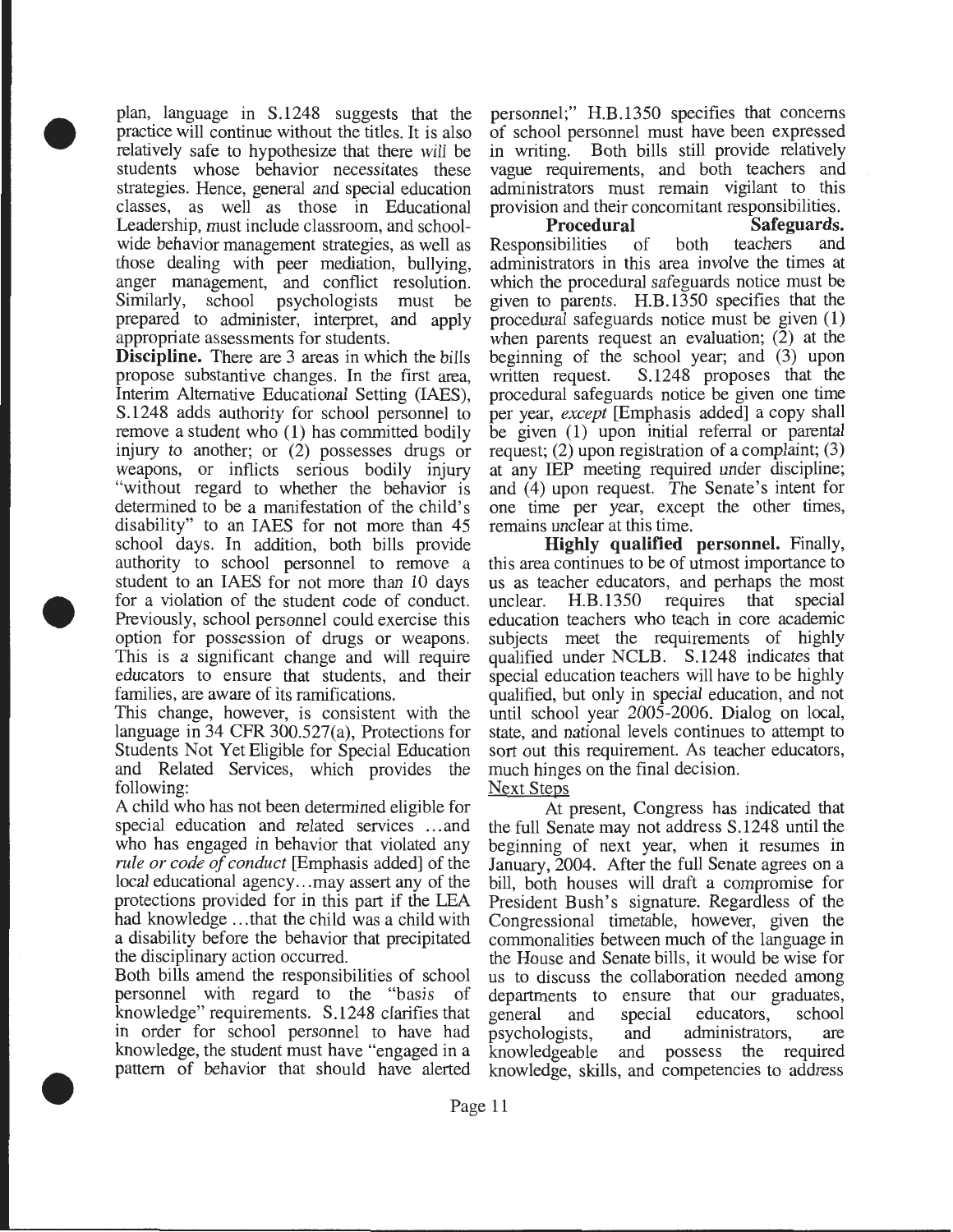potential changes. One of these changes is already in process – namely, the decision of Educational Leadership to require ESP 753, Administration and Supervision of Special Education Programs, to its master's level students beginning during summer, 2004, a change that began with the cohort during the<br>summer, 2003. Continuing dialog and summer, 2003. Continuing dialog and collaborative practices of this nature among all departments will ensure that our graduates will meet the needs of all students, including those with disabilities, in their educational settings. **References** 

•

•

•

Dailey, D., & Zantal-Weiner, K. (2000). *Reforming high school learning: The effect of* 

*the standards movement on secondary students with disabilities.* Alexandria, VA:

The Center for Policy Research on the Impact of General and Special Education Reform.

Goals 2000: Educate America Act, P.L. 103- 227, Title 20, U.S.C. 5810 et seq.

Improving America's Schools Act of 1994, P.L. 103-382, Title 20, U.S.C. 6301 et seq.

National Center on Educational Outcomes.

(2003). *Accountability for assessment results in the No Child Left Behind act: What it* 

*means for children with disabilities.* 

Minneapolis, MN: University of Minnesota, National Center on Educational

Outcomes. Retrieved October 15, 2003, from the World Wide Web:

#### http://education.umn.edu/NCEO/OnlinePubs/N CLBaccountability.html.

National Commission on Excellence in Education. (1983). *A nation at risk.*  Washington,

DC: Author.

The President's Commission on Excellence in Special Education. (2002, July). *A new* 

*era: Revitalizing special education for children and their families.* Washington, DC: Author. Available:

http://www.ed.gov/inits/commissionsboards/whs

pecialeducation.

U.S. Department of Education (2002a). *Study of Personnel Needs in Special Education* 

*(SPeNSE): Key findings.* Washington, DC: Author. Available:

http://www.spense.org.

U.S. Department of Education. (2002b). *Study of Personnel Needs in Special Educaiton* 

*(SPeNSE) summary sheet: Local administrators' role in promoting teacher quality.* 

Washington, DC: Author: Available:

http://www.spense.org/administratorsummary.d oc.

U.S. Department of Education. (2002c). *Twenty-fourth annual report to Congress on the* 

*implementation of the Individuals with Disabilities Education Act.* Washington, DC: Available: http://www .ed.gov/offices/OSERS/OSEP.

## **Finding Multicultural and Diversity Materials in the Curriculum Materials Library By Jennifer L. Fabbi**

Many of you may be aware that the Curriculum Materials Library (CML), located in CEB 101, is a resource for children's and young adult literature written on multicultural subjects. We also have a variety of formats-from media to manipulatives-to accommodate diverse learning styles and serve your multicultural needs.

The **Professional Materials Collection**  (PMC) contains resources including standards, strategies, and activities. Some sample titles from this area include:

Ryan, Mark. *Ask the Teacher: A Practitioner's Guide to Teaching and Learning in* 

*the Diverse Classroom.* Allyn and Bacon (2003).

Darby, Mary Ann & Miki Pryne. *Hearing All the Voices: Multicultural Books for* 

*Adolescents.* Scarecrow Press (2002).<br>Sadler, Norma. *Multicultural Cona* Multicultural Connections: *Creative Writing, Literature, and* 

*Assessment in the Elementary School.*  Scarecrow Press (2002).

Jacqueline Jordan Irvine, et al. *Culturally Responsive Teaching : Lesson Planning for* 

*Elementary and Middle Grades.* McGraw-Hill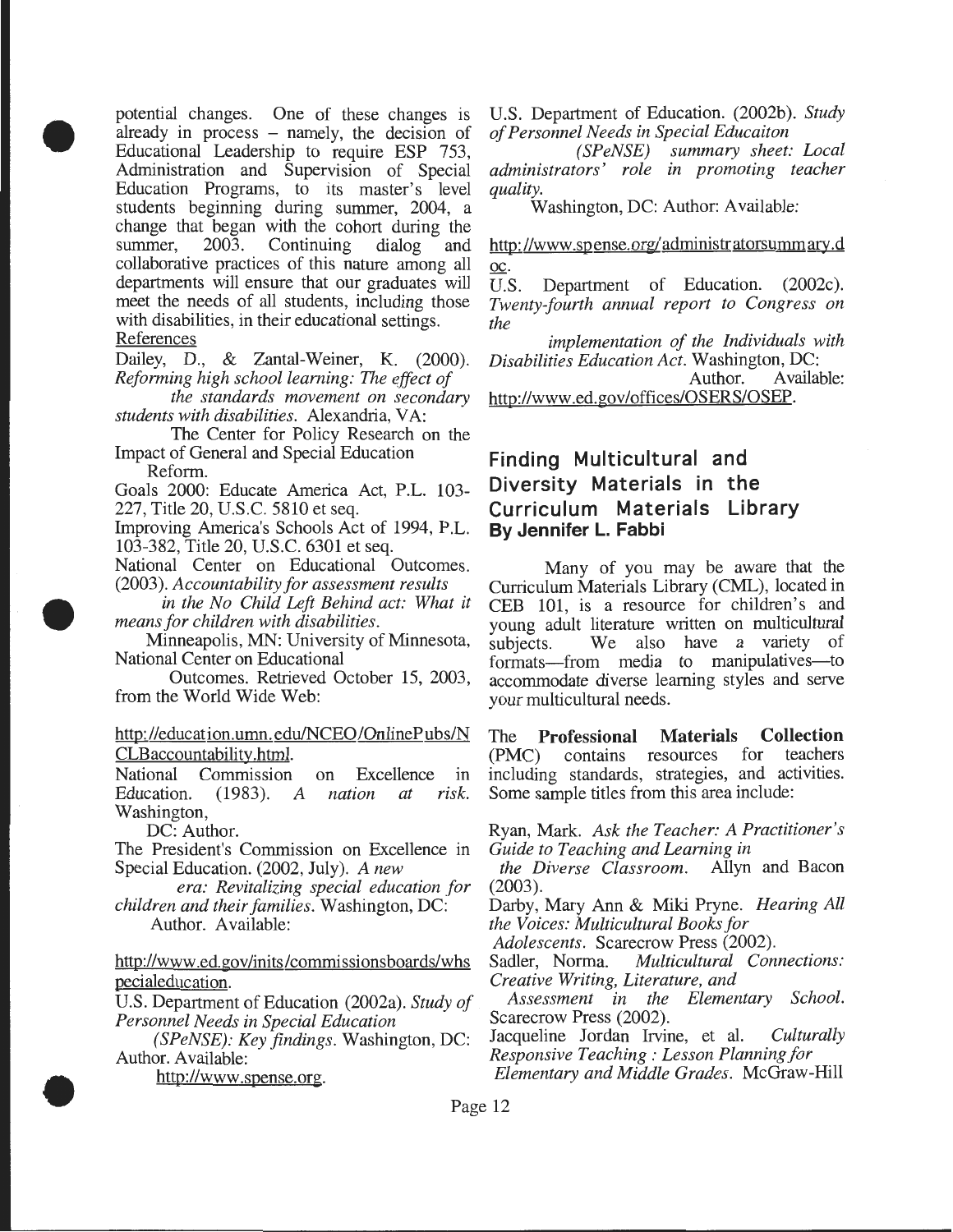$(2001)$ .

•

•

•

Merryl Ruth Goldberg. *Arts and Learning : An Integrated Approach to Teaching and* 

*Learning in Multicultural and Multilingual Settings.* Longman (2001).

The **"Bi Li"** collection contains children's literature titles written in a language other than English, titles written in both English *and*  another language, and those with several languages represented within one book. We also have approximately 30 children's literature titles in **Braille** and approximately 100 **audio books.** 

The **Video** collection contains both works of children's literature and informational topics for children and professionals. Some sample titles from this area include:

*Adapting Curriculum and Instruction in Inclusive Classrooms.* The Forum on Education (1999).

*Critical Issues in Multicultural Education I ABC Multimedia; ABC News.* Prentice-Hall Media (1998). "American Cultures for Children" series (12-

volume set). Schlessinger Video

Productions (1997).

The **Kit** collection contains teaching materials in a variety of formats, including "big books," educational games, posters and maps, culture bags, math manipulatives, and storytelling kits. Some sample items from this section include:

*World Playground: Multicultural Activity Kit.*  Putumayo World Music (2001). Includes

music CD, activity book, 2 passport journals, 1 map and a teacher's guide.

*Cinco de Mayo Celebration Box.* Lakeshore Learning Materials (1993). Designed to

provide a sensory approach to learning about the holiday Cinco de Mayo,

celebrated by the people of Mexico and by Mexican-Americans.

*The Games of Africa.* Harper Festival (1994). Includes one book and the games

Mancala, Yote, Sey, Achi, and a Guinean string puzzle.

The **CD-Rom** collection includes approximately 300 CD-Roms organized by major curriculum area. For a full list, go to the Library catalog: http://webpac.library.unlv.edu/

and click on "Course Reserves" (either Professor/Instructor name or Course name). Type in "cml cd" and you will get a comprehensive list.

The **Reference** collection contains many books to be used with the juvenile literature collection. Several of these titles may be used to access books by subject, including:

Thomas, Rebecca L. *Connecting Cultures: A Guide to Multicultural Literature for Children.* Bowker (1996). Odean, Kathleen. *Great Books for Girls: More than 600 Recommended Books for Girls Ages 3-14.* Ballantine Books (2002). Rand, Donna, et al. *Black Books Galore!: A Guide to Great African American Children's Books.* Wiley (1998). Slapin, Beverly & Seale, Doris. *Through Indian Eyes: The Native Experience in Books for Children.* Oyate (1998).

The CML's website at http://www.library.unly.edu/cml also provides links to **Web Resources** relating to multiculturalism and diversity. To access these,<br>click on "Web Resources" and then click on "Web Resources" "Multicultural/Diversity Resources." Try this one:

#### **International Children's Digital Library** (http://www .icdlbooks.org)

The International Children's Digital Library (ICDL) is a five-year project funded by the National Science Foundation (NSF) and the Institute for Museum and Library Services (IMLS) to create a digital library of international children's books.

If you need assistance in finding any of the above resources or similar ones, please visit the CML and ask a staff member, call the front desk (895-3593) or myself (Jen Fabbi 895-3884), or email me at jfabbi@ccmail.nevada.edu. I am always willing to consider requests for new resources!

Page 13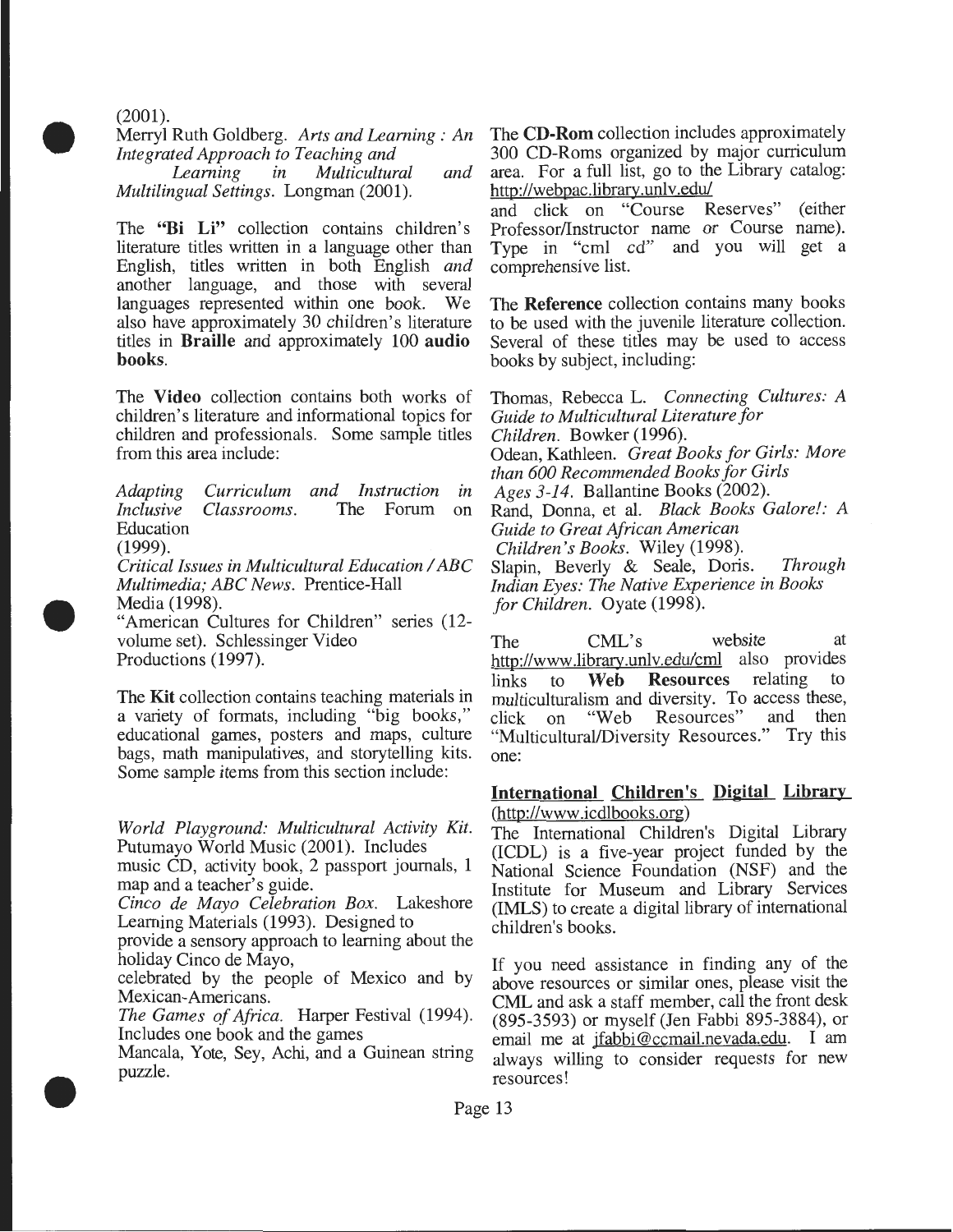#### THIS CLASS IS ABOUT US By Carli R. Kyles

•

•

•

The beginning of this semester marked the start of my tenure as a multicultural teacher educator. As with the beginning of many new endeavors and goals to achieve, I was excited about my opportunity, especially teaching at the collegiate level. All summer long, I read textbooks, watched videos, read extra articles, I was preparing myself and carefully constructing course contents to provide a fulfilling, challenging, and effective course for our preservice teachers. This course would be the first for many of our students to openly discuss their beliefs, values, and personal life experiences about cultural diversity. More importantly, I have the one-time chance to assist the students to gain knowledge about their own and others' cultural diversity, to use this knowledge effectively to address the educational needs of every learner, and hopefully instill the willingness to do so. This is certainly a tall order to fill in a sixteen-week course.

Now that I am past the mid-semester point of my first semester teaching, I have sent the tall order back to the kitchen and have placed a new order. Truly, understanding and appreciating cultural diversity cannot happen if every individual does not value cultural diversity for her/himself. How can I possibly instill willingness to use this knowledge base if the students have not realized the importance and role of cultural diversity in their own lives? Now that's a tall order. Teaching introductory multicultural courses is much more than learning the definitions of every oppressive "ism", facts and truth-telling of marginalization, discrimination, and underprivilege, and much more than the celebrations of international holidays, native costumes, food fairs, and the correcting of historical events we learned inaccurately in primary grades. This class is about us!

The impact of our individual cultural identities makes distinctive contributions to the life experiences and opportunities we are afforded here in America. If we as teacher

educators, and even as we impart this on to our preservice students, overlook or ignore these factors, we risk overlooking the uniqueness of the whole individual. Valuing cultural diversity is a necessity in all our classes and lives for that matter, not an afterthought, and certainly not a body of knowledge to be acquired in a sixteenweek course. It is a something we experience everyday in our lives, even when we leave the classroom, it is a learning process that never ends, valuing cultural diversity challenges us to question our beliefs, values, and assumptions in a way that no other class can prescribe.

## "WHO AM I?" : EXCERPTS FROM A MY CULTURAL IDENTITY PAPER By DeGiorias Bass

Let me begin by introducing myself. My name is DeGlorias Bass. My race is African American. I was born on December 1940 from the union of Willie and Willie H. Brooks. My birthplace was a small, rural community called Tendal, Louisiana. I am the fourth of eight living siblings. My mother actually gave birth to eleven children. Of the eleven children, three children either died at childbirth or lived for only a short time after birth.

My father believed he came from somewhere in Georgia; however, he did not know exactly which city or town in Georgia. He thought he was eight or nine years of age when his parent either gave or sold him to a Caucasian family. This family did not educate him so he did not learn how to read and write. They did not teach him his birth date either. He was allowed access only to the fields for a hard days work. He thought his birth date was given to him when he joined the United State Army in World War I. After the war, he worked in various places doing mostly construction work.

My grandmother died when my mother was seven years old. My mother told us our grandfather was a Choctaw Indian and my grandmother was Creole. After my grandmother died, my mother was raised by her mother's aunt and later by her dad's sister. My mother was 16-years-old at the time she married my father who was 44-years-old. My dad was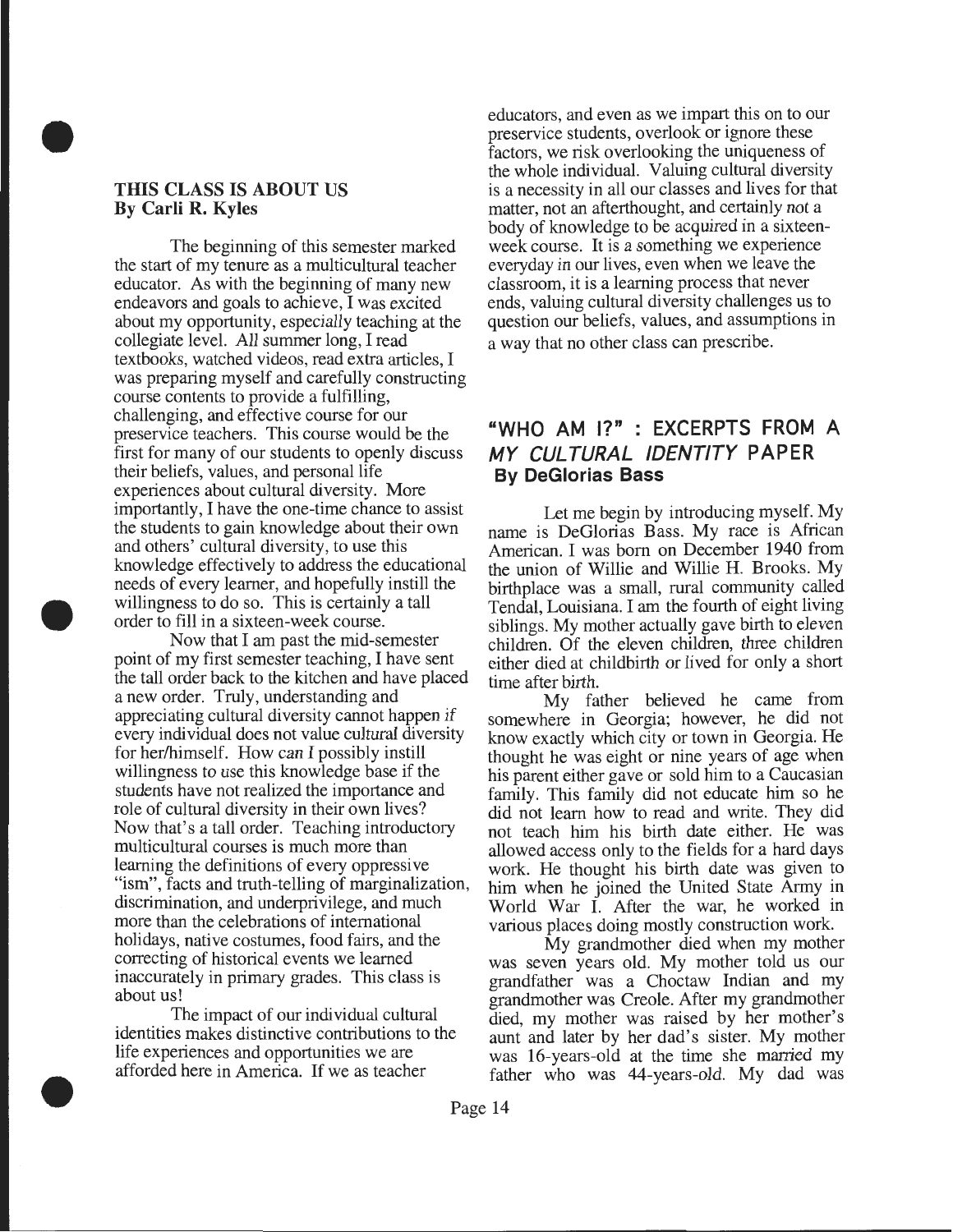• illiterate; however, he was a hard worker and a great provider for our family. My father moved to Las Vegas, Nevada in 1943. He brought our entire family out to Las Vegas later that year. He worked for the sulfur plant in Henderson and helped build Hoover dam. After two years of residing in Las Vegas, my father decided to move the family to Los Angeles, California. I started public school in Los Angeles. My mother always told me that due to our relationship with our many Hispanic neighbors, I actually learned to speak Spanish, fluently. However, I do not recall having such knowledge.

> Shortly after World War ll, there was an influx of Japanese immigrants in the Los Angeles area. Out of fear, my father sent us back to Louisiana by train. He remained in Los Angeles for a short time and then moved back to Las Vegas. We never knew where my father was except from the postmark on the letters he sent us. He could not read or write and did not trust many people to write letters for him. He did, however, trust the postal worker. The postal worker would write out the money order and envelope for my father and that is how we knew his whereabouts. We arrived in Tallulah, Louisiana, which is the county seat for the surrounding rural communities in Louisiana but we did not stay there for too long. After two years, we moved back to Tendal, Louisiana, where I was born.

> I attended elementary and middle school in a church house. Children in grades 1 through 7 were in the same room with only one teacher. When we were not in school, my siblings and I worked in the fields. I actually began working in the cotton fields at the age of eight. I worked in the fields until I was 15-years-old. During this time, I experienced many occasions of prejudice and racism from the Caucasians in the community and town. These experiences included, but were not limited to, sitting in the back of the bus, not being allowed to go into restaurants and enjoy a meal, and drinking from separate water fountains. We never had new books at school; all of our books came used from the Caucasian schools. We had to walk miles to get to school.

> During the time my father worked in the western United States, the raising of the children fell into my mother's hands. She was small in stature but large in spirit and heart. She made

•

sure we had a solid foundation in church and in school. Church and school were never optional! Although she only completed the 8th grade, she was smart! She was the church secretary and helped us with our homework. My mother taught us to respect people of all ethnicities, including Caucasians. There was an unspoken fear regarding Caucasians that many of us had. We knew the respect we had for them came from a place of inferiority on our part.

There was one experience, in particular, that changed the lives of my family members forever. I was probably nine or 10-years-old. It was a Sunday morning. We were all preparing to go to church when there was a loud pounding on our front door. Several Caucasian men were yelling saying, "Open this door, Willie, and send that boy of yours out!" My mother opened the door as instructed. Each man had either a rifle or a shotgun. We were all fearful of what might happen. We did not know what was going to happen. My mother repeatedly asked, "What has he done...What has he done?" The men would not answer her or tell her anything. One of the men came in and grabbed my brother by the arm. He put my brother into their car and drove off. My mother was frantic. She went to the owners of the country store to see if they could help. They were Caucasian. They told her to wait until the next day, Monday, and then go to the county seat to report the taking of my brother. She found out the men took my brother to jail. The alleged charge was making inappropriate statements to one of the Caucasian men's wives. My brother stayed in jail for a whole month. At his trial, none of the Caucasian men showed up. My brother was then released.

This tragedy changed my brother forever. He had been a smart young man with unlimited potential. After this event, he could no longer function in school. He quit school and began working long hours at the local mill. He has never talked about this incident with any of our siblings. This happened during the time of the Emmitt Till murder. I knew the story could have been the same. My brother could have been killed and there would have been nothing we could do.

Christmas was always a big occasion in our house. My mother would stay up late on Christmas Eve sorting gifts, fruit, and candy for the children. These items would be placed in a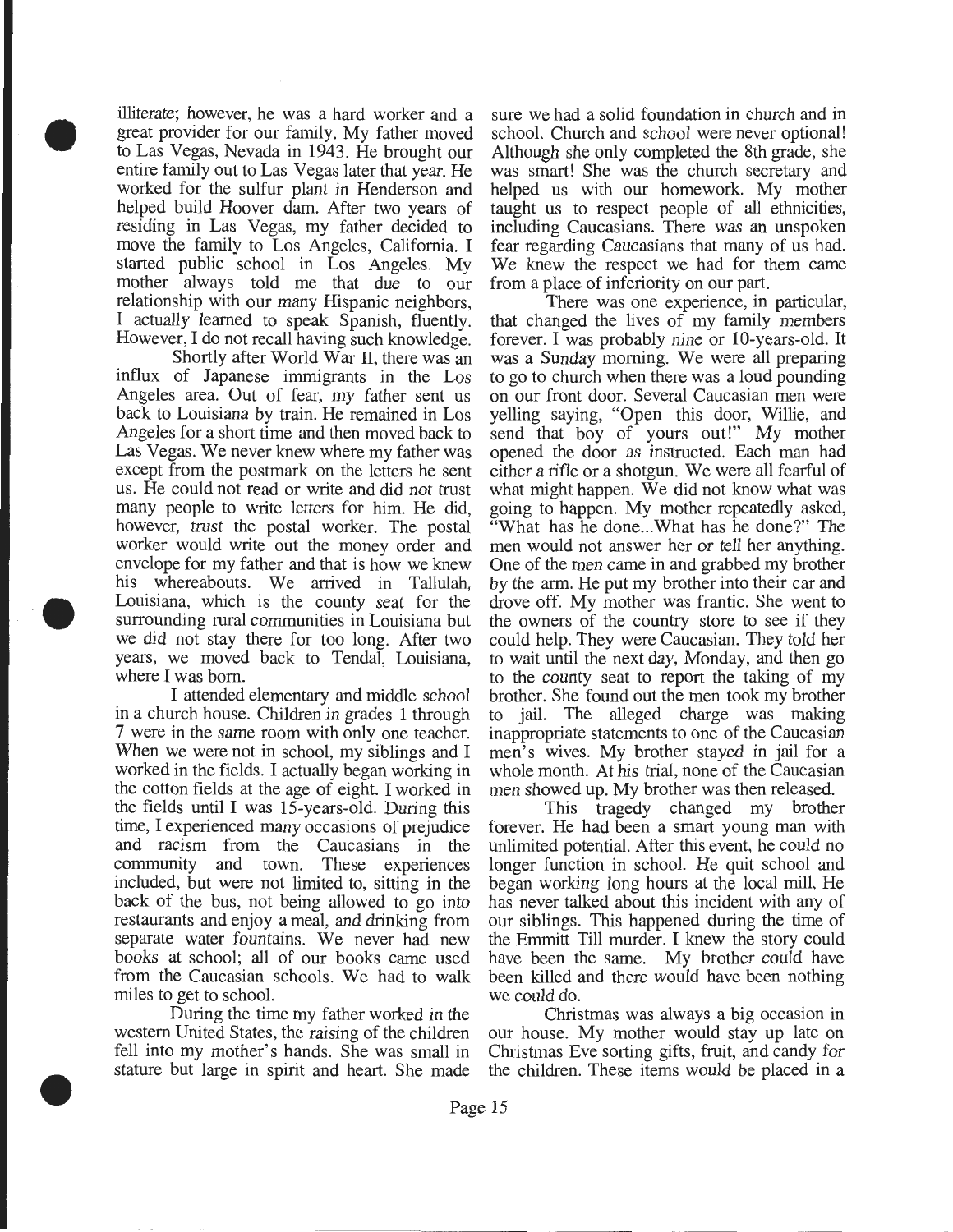comer, possibly on a chair for we did not have a Christmas tree. We lived in a four-room house with an outhouse. The rooms consisted of two bedrooms, a kitchen, and a living room that also had a bed in it. We often had to sleep two or four to a bed.

•

•

•

My oldest sister moved to Las Vegas after graduating from high school to live with my father. I came to Las Vegas in 1954 and attended Rancho High School, which was then located at what is now Fifth Street Elementary School. I joined the choir at Rancho. remember there was a Caucasian girl, in the choir, who was giving a swimming party . She invited the entire choir. Before the day of the party, our choir teacher came to me and another African American girl and informed us that the Caucasian girl's parents asked that we not attend the party. I was hurt. I cried all night. It hurt our choir teacher to tell us but there was no other way. I did, however, have a great experience while being a member of the choir. During this time, African Americans could not go to properties on the strip except as employees. Our choir was invited to sing at the Sahara Hotel. We dressed in our white blouses and black skirts. The hotel gave us a dinner and show. It was a great experience.

I went back to Louisiana after that year. I became pregnant in the 11th grade. I was 16 years-old when my oldest daughter was born. I was married three days after turning seventeen. My mother and my younger siblings moved to Las Vegas to join my dad and sister two weeks after I was married. I did not want to get married. However, because my husband had a good job working on a garbage truck, my mother thought it best I was married because she was moving to Las Vegas and my husband wanted to get married. My husband and I fought a lot. He did not want me to finish school. I was determined to go back and finish. Thus, we separated. After graduating from high school, I moved to Las Vegas and reconciled with my husband.

I started working at the hotels as a maid. My marriage was not a good marriage. There were many separations and reconciliations. We were separated when my fourth daughter was born. Shortly thereafter, we were divorced. I was saved before my youngest daughter was two. During these years I worked for the post office.

There were times I worked two jobs because my ex-husband would not provide support for the children.

With God's help, as a single parent, I was able to raise my four daughters. They all have graduated from high school. The oldest three daughters have blessed me with six grandchildren. I have five grandsons and one granddaughter who is my name sake. Her name is DeGlorias Blisse. We call her Ms. Blisse. My oldest daughter lives in Maryland and is married to a minister. They have two sons. My second daughter teaches at Desert Pines High School. Her husband is a school policeman. They have two sons. My third daughter lives in Las Vegas also. She is a Commissioner on the Nevada State Board of Parole. She is also a Professor with the Community College of Southern Nevada. She has one son, who is a freshman in college, and my only freshman in college, and my only granddaughter. My fourth and youngest daughter is an Assistant Principal at Advanced Technologies Academy. Her husband is a dealer at the Bellagio. They raise his son.

I praise GOD that all of my children love GOD! I am passing the values of family and love of GOD that I received from my mother, to my children and my grandchildren. Next to GOD, my children and my grandchildren are my life! Now, teaching will be a part of that! I will graduate with my B.S. in Special Education in summer 2004.

## **ENCOURAGING CRITICAL DIALOGUE ABOUT CHRISTOPHER COLUMBUS By Karla V. Kingsley**

The September 29, 2003 issue of the *Rebel Yell* featured *Christopher Columbus, We Salute You,* an article by staff writer Alexander Marriott paying homage to the 'true' legacy of Columbus: what Marriott calls a 'new start' and 'the replacement of tribal primitivism and a mystical world view by the budding fruits of human reason'. The New world, according to Marriott, was devoid of reason, based instead on irrationality, brutal primitivism, and human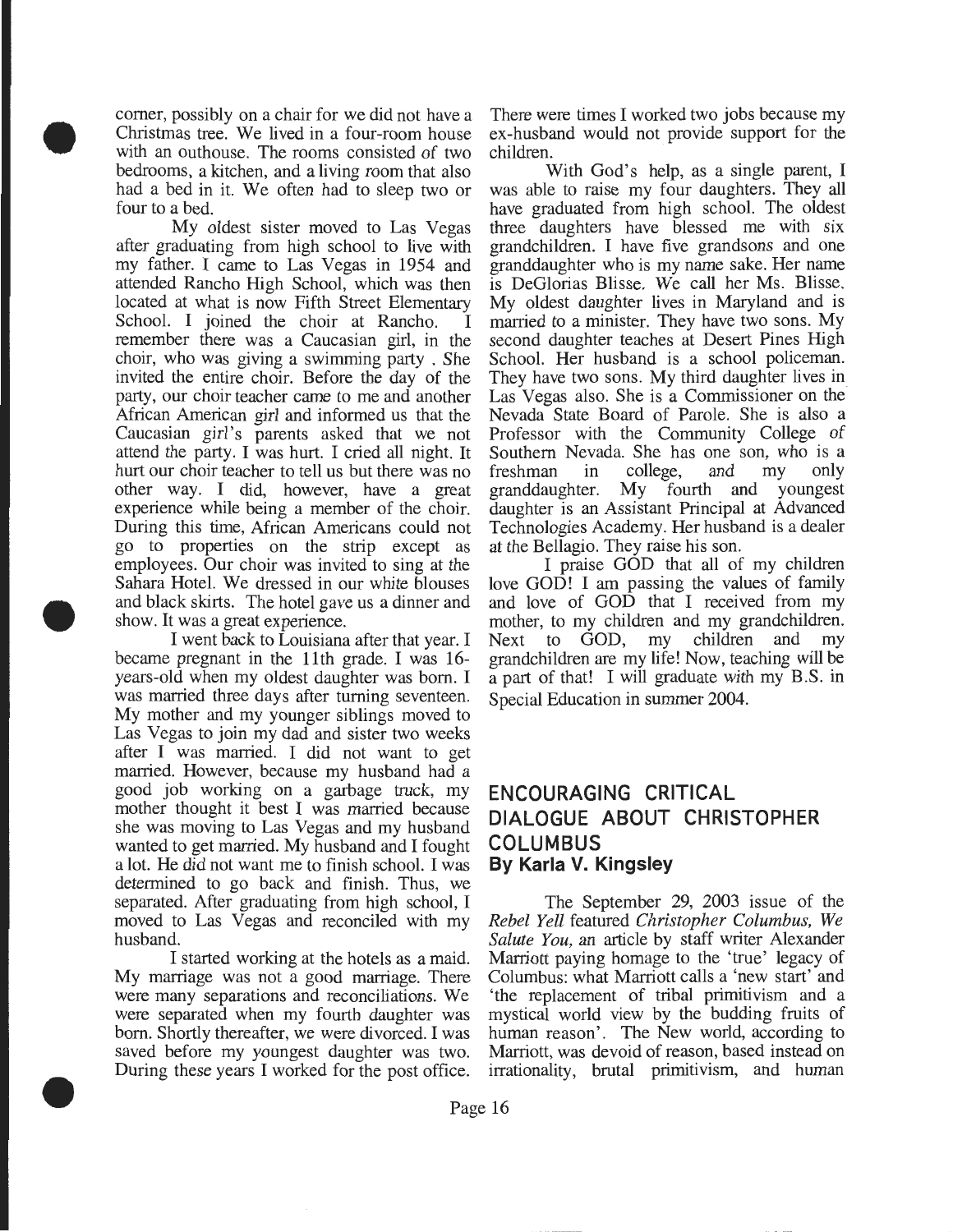sacrifice, a situation which Marriott terms 'inexcusable' and 'barely better than death' . Thankfully, Columbus brought reason, Christianity, and ideas to the New World, and should therefore be thanked not only by us, but by the descendents of the Indians who, courtesy of Columbus, were elevated to a higher standard of living from the 'largely primitive Stone Age level of savages' they once were.

•

•

•

My initial response to the article was to presume that the author was exhibiting either a severe case of naiveté or was attempting to pen a humorous, tongue-in-cheek commentary intended to incite furor over his lopsided analysis of Columbus' legacy. On its own merit, Marriott's article can hardly be regarded as an informed scholarly work to be taken seriously. What is worrisome, however, is that this one-sided, strictly heroic viewpoint of Columbus' legacy is precisely what is taught in American history classrooms across the United States.

This article is not an invective against Christopher Columbus, nor is it intended to contribute to the acrimonious debate over whether Columbus was hero or villain. Rather, the objective is to clarify some popular assumptions about Columbus' legacy, and to foster reflection about how educators might become more conscious of the need to question information that is presented as historical fact in textbooks and other media.

The arrival of Columbus in the Americas is celebrated by some groups and is mourned by others. While Columbus is portrayed by Eurocentric American history texts as an exemplary explorer and adventurer, he is viewed by many Latino Americans, Native Americans, and African Americans as an exploitive invader who plundered the Americas and the Caribbean islands and enslaved the native people already living there. But according to Loewen (1995) and Gonzales (1999), Columbus was no greedier than the Spanish, English, Dutch, or French explorers. What Loewen and others (Bigelow, 1991; Fletcher, 1991; Marciano, 1997; Takaki, 1993) find troubling is that history textbooks de-emphasize the pursuit of wealth as a motive for Columbus and other European explorers and colonists. The books also gloss over Columbus' clearly stated intentions to enslave the indigenous people he encountered in

the Western Hemisphere. In a letter to the Spanish monarchs Ferdinand and Isabella (Fletcher, 1991), Columbus wrote

Should your majesties command it, all the inhabitants could be taken away to Castile, or made slaves on the island. With 50 men we could subjugate them all and make them do whatever we want (p. 68).

History textbooks, as well as biographies written for younger children focus instead on Columbus' desire to discover faraway places, to spread Christianity, and to prove he could sail west to get to the Indies. Columbus is depicted as courageous and clever, a pious and devout Christian wishing to serve his country while sharing the word of God and disseminating ideas of freedom and democracy. Why aren't both sides of Columbus' legacy discussed in history textbooks? It seems that authors (and educators) prefer to avoid the conflicts that might occur when the predominant viewpoint of Columbus solely as a hero is challenged.

When he introduced the bill in 1963 that made Columbus Day a national holiday, Ronald Libonati stated that 'we owe to this great emancipator and nobleman of the seas a signal of national debt of gratitude' (Loewen, 1992). Loewen points out the irony of referring to Columbus as an emancipator, since Columbus helped to found the Atlantic slave trade. According to Bigelow (1991), "children's biographies of Christopher Columbus function as primers on racism and colonialism" (p. 23). It seems reasonable that history materials designed for schools could explore the viewpoints promulgated by both Libonati and Bigelow; however, critical debate on this issue is rarely encouraged in American history textbooks or in classrooms.

Teachers who challenge traditional images and beliefs of patriotism, freedom, and democracy taught in school inevitably face fierce opposition from dissenters, including parents, administrators, and policy-makers. But in failing to question what is presented as ultimate truth in history textbooks, are we not teaching young learners that European colonists such as Christopher Columbus had every right to take possession of the Americas from the Indians because they were stronger, more civilized, or had a superior religion? Lorde (1992) defines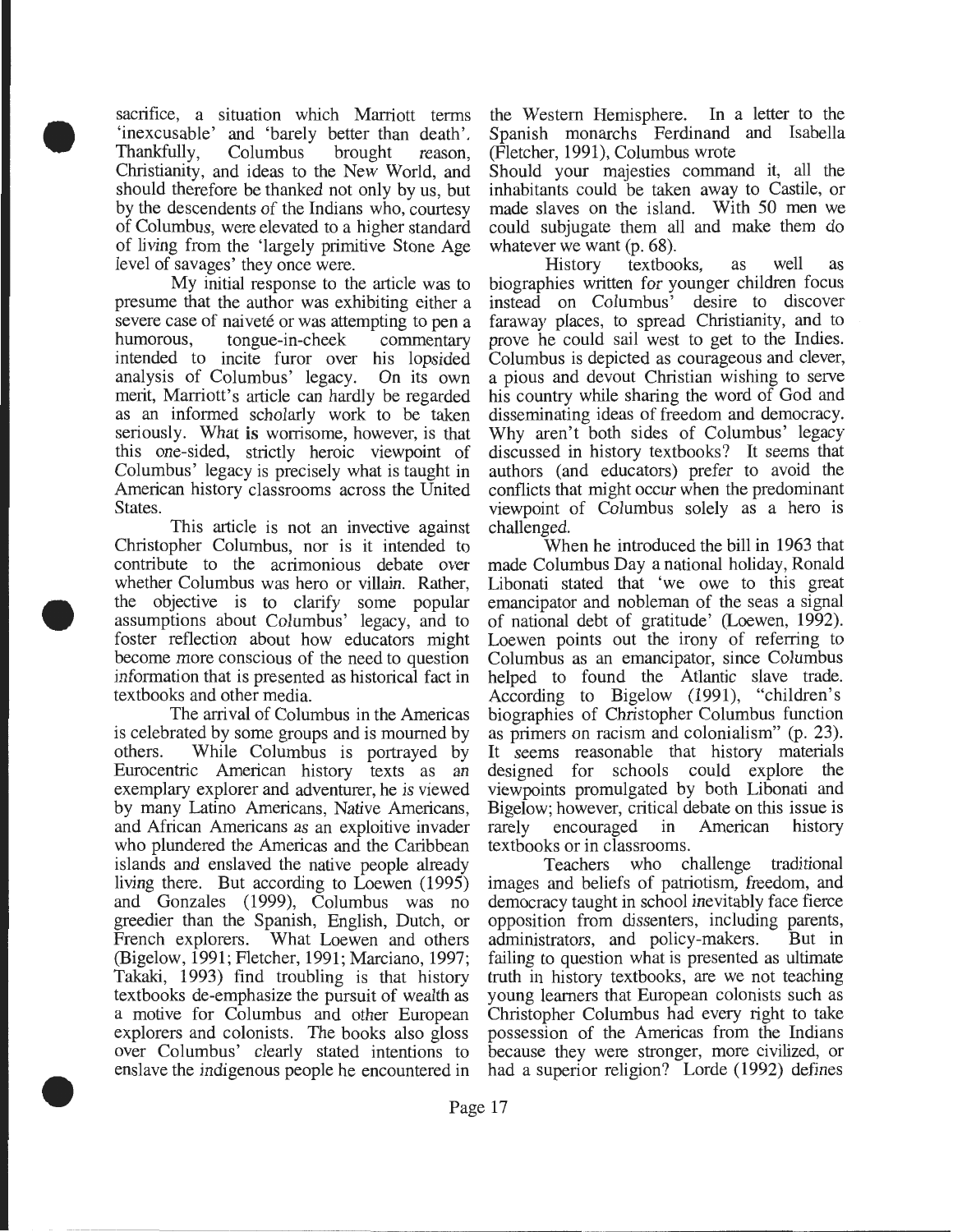racism as "the belief in the inherent superiority of one race over all others and thereby the right to dominance" (p. 496). If we reflect on Lorde's definition of racism, framing Columbus and other European colonists as explorers who were smarter, more civilized, and more enlightened than the indigenous people of the Americas could indeed be categorized as a racist perspective.

•

•

•

In addition to recognizing racial undertones of the traditional view of Christopher Columbus, is it not our responsibility as educators to present both sides of what was until recently was presented as the 'discovery' of the new, unsettled lands known as America? Loewen (1992) wonders "how can one person 'discover' what another already knows and owns?" (p. 5). Scholars estimate that between sixty million and one hundred twenty five million people lived in the Americas in 1492 (Churchill, 1997; Loewen, 1995; Meyer & Sherman, 1979), suggesting that North America was not a virgin wilderness with only a few primitive peoples waiting to be discovered and civilized. Still, the assumption continues that Columbus' legacy was the discovery and civilization of the Americas, despite considerable evidence that his legacy also includes racism, slavery, death and destruction.

As educators, it is essential that we question what is presented in textbooks as truth in order to guide our students and prospective classroom teachers in learning to evaluate information through a multicultural lens, particularly when the material is presented as historical fact. Like multicultural education, teaching dissenting views of American history can evoke vitriolic responses from those claiming that these 'revisionist' perspectives are inflammatory, confusing, unpatriotic, or contrary to long-held American ideals. And like multicultural education, critical dialogue about historical assumptions needs to be an essential component of the curriculum despite pedagogical orientations that view opportunities for these types of critical reflection as distractions from 'real' classroom learning.

References

Bigelow, B. (1991). Discovering Columbus: Re-reading the past. In B. Bigelow, B. Miner, &

B. Peterson (Eds.), *Rethinking Columbus* (pp. 6-9). Milwaukee, WI:

Rethinking Schools, Inc.<br>Churchill, W. (1997). Churchill, W. (1997). *A little matter of genocide: Holocaust and denial in the Americas 1492 to* 

*the present.* San Francisco, CA: City Lights Books.

Fletcher, B. (1991). *African-Americans: Mourn the quincentenary and celebrate resistance.* In

B. Bigelow, B. Miner, & B. Peterson (Eds.), *Rethinking Columbus* (pp. 68-70).

Milwaukee, WI: Rethinking Schools, Inc.

Gonzales, M. (1999). *Mexicanos: A history of Mexicans in the United States.* Bloomington, IN: Indiana University Press.

Loewen, J. (1992). *The truth about Columbus.*  New York: The New Press.

Loewen, J. (1995). *Lies my teacher told me: Everything your American history textbook got* 

*wrong.* New York: Simon & Schuster. Lorde, A. (1992). Age, race, class, and sex:

Women redefining difference. In M. Anderson &

P. Hill Collins (Eds.), *Race, Class, and Gender: An Anthology* (pp. 495-502). Belmont,

CA: Wadsworth.<br>no. J. (1997). Marciano, J. (1997). *Civic illiteracy and education: The battle for the hearts and minds of* 

*American youth.* New York: Peter Lang Publishing, Inc.

Meyer, M., & Sherman, W. (1979). *The course of Mexican history.* New York: Oxford University Press.

Takaki, R. (1993). *A different mirror: A history of multicultural America.* Boston, MA: Little,

Brown & Company.

### **THE DREAM ACT By Chelsie Campbell**

*You've spent the last thirteen years of your life safely tucked away in the rolling hills of Santiago de Chile. Your parents rip you from your home and you are forced to go along on a "journey;* " *one that will take you to a new* 

Page 18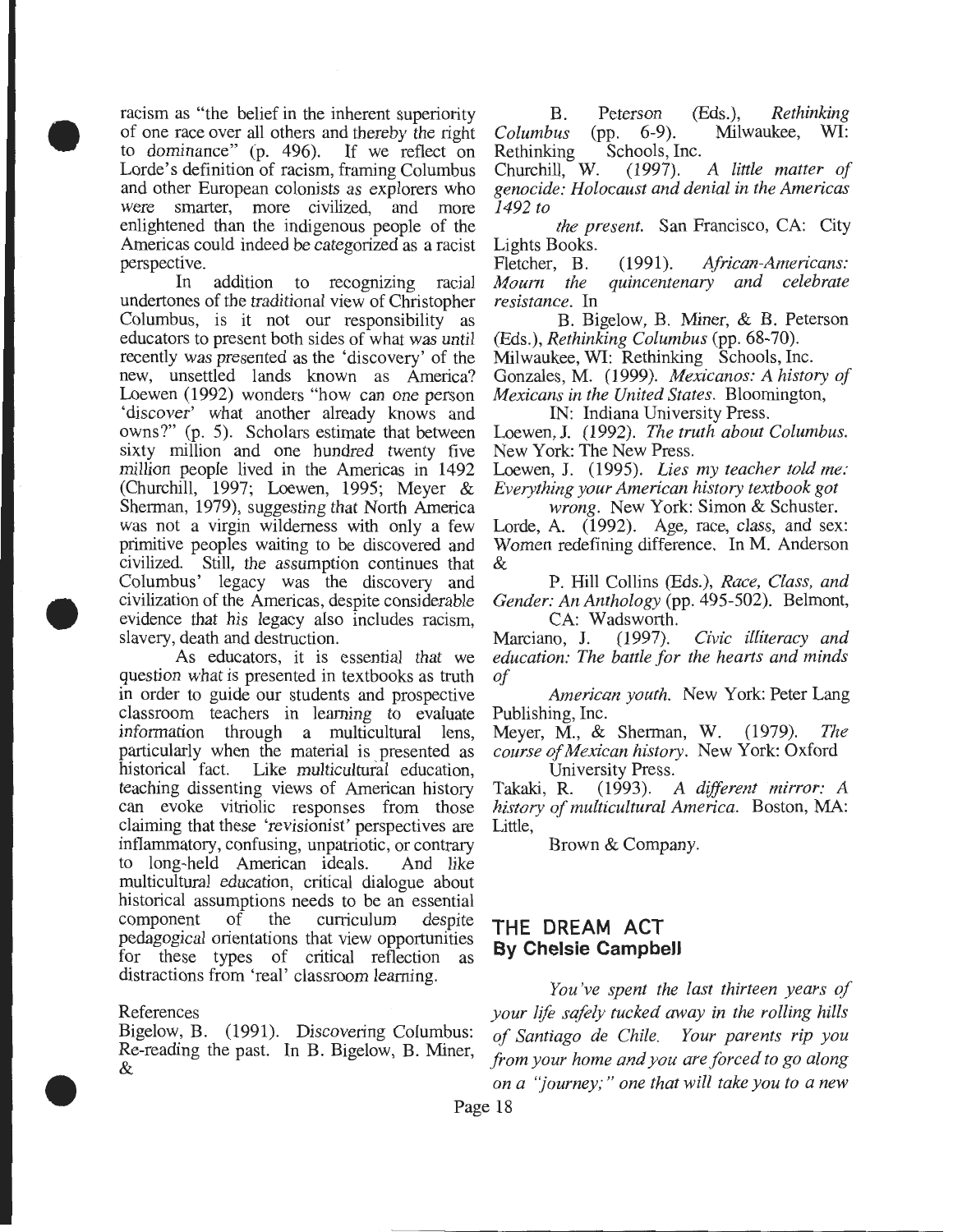*anyone. You arrive in this new country and* less than a year old. This is not an isolated *begin high school. You adjust well to the hustle* case, it happens more frequently than many of *and bustle of lockers, backpacks and social* us realize and it is prevalent throughout this *groups. Flash forward four years and you are* country. A situation such as the one described *proudly standing amongst your peers,* above necessitates a solution to this crisis. *graduating top of your class and well on your* The DREAM Act, is a highly contested *way to Harvard University with a scholarship* and controversial legislation that is being *that covers all expenses. A letter soon arrives* debated in Washington, D.C. It is a legislative *in the mail asking for your Alien identification* act that undocumented students hope will pass *number. What do you do? Falsify a number* because this is the opportunity they need to *and hope no one figures it out or lose the* live the American Dream that most immigrants *scholarship and your dream to attend* come to this great country for. Specifically, *Harvard?* under the DREAM Act, (Development, Relief,

•

•

•

about it, are faced with this situation every who has been in this country for at least five year around the time of graduation. The years, graduates from high school, and unfortunate part is that most undocumented maintains good moral character qualifies for students will be unable to attend college protection under the act. Upon graduation, the because they cannot afford out-of-state tuition student has to emoll in either a two or four (undocumented students are classified as non- year institution and graduate within 6 years . residents and are therefore required out-of-state Students also have the option of enlisting in the tuition rates). They also do not qualify for any Armed Forces for two years or completing 910 financial aide. hours of community service. During the six-

this country for more than half of their lives "Conditional Permanent Resident," meaning and consider themselves "American", and that they cannot be deported if they abide by oftentimes not able to speak their native tongue the requirements. Upon completion of any of anymore. They usually only get to experience the three requirements, the student becomes and practice traditions from their home country eligible to receive Legal Permanent Residency during family gatherings or when they travel in this country. back with their parents. For them, *Tommy* As it stands right now, in order to *Hilfiger Jeans, Britney Spears* and car comply with federal law, states are urged to magazines dominate their daily lives. follow the provision that "if you provide in-However, when reality hits their young lives, state tuition rates to undocumented students, they are far from being "Americans," because you must do the same for out of state to the United States government, they are residents." The law was created with the undocumented, and therefore not citizens of passage of *the Illegal Immigrant Reform and*  this country. For example, a 24-year-old *Immigrant Responsibility Act of 1996.* The Guatemalan man who is ineligible to adjust his DREAM Act would repeal that provision. legal status was deported even though he had Under that same current law, nearly 70,000 lived in the United States since his mother students graduate from American high schools

*country where you don 't know anything or* smuggled him into the country when he was

Many students, although we rarely hear and Education for Alien Minors), a student Many of these students have lived in year time period, the student is considered a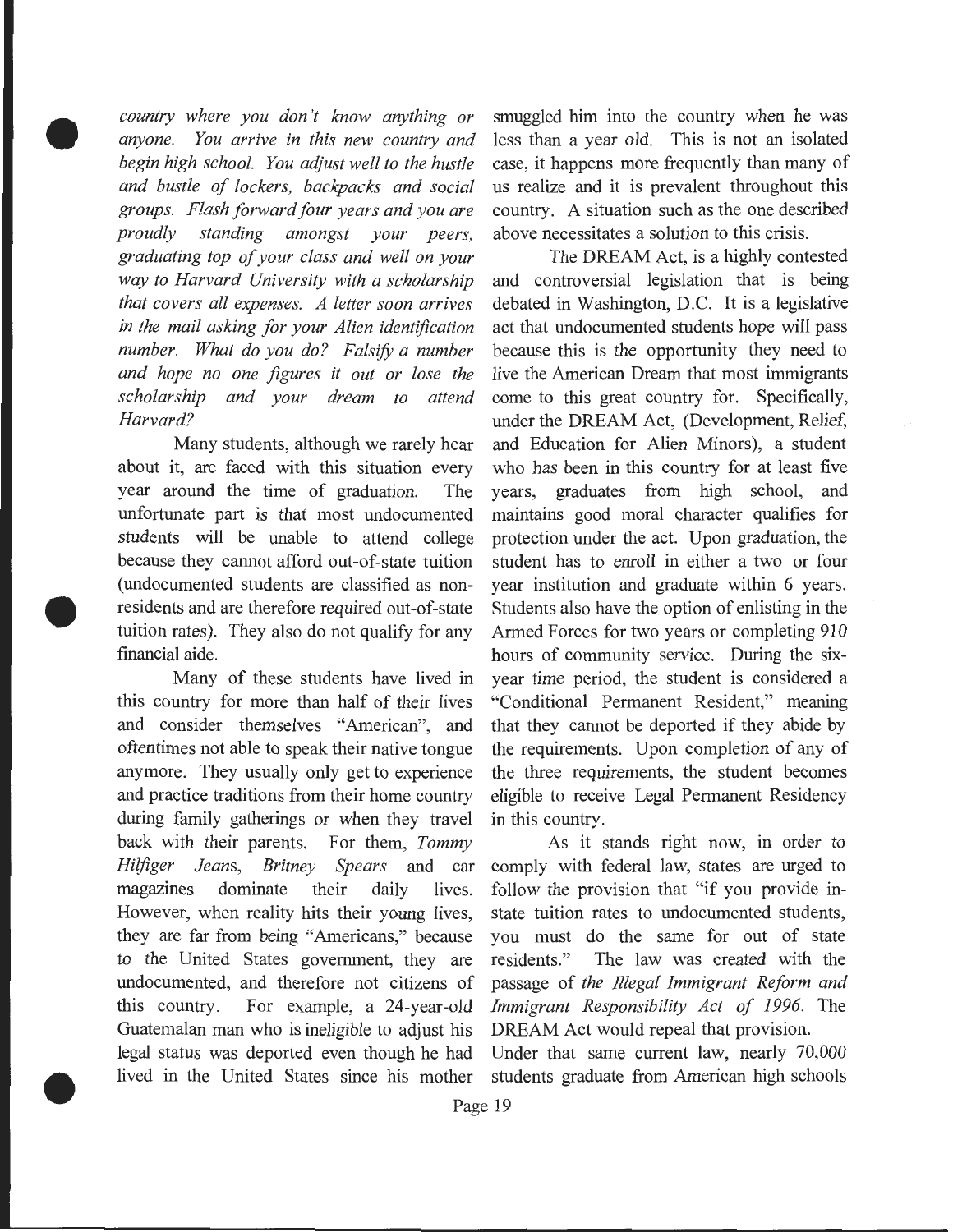each year that have lived in this country for at least 5 years. These students, however, face limited prospects for continuing with their education or working legally in the US because they were brought to this country as small children by their parents. If enacted, the DREAM Act would have a life changing impact on the students who qualify, dramatically increasing their average future earnings, and consequently, the amount of taxes they would pay, while significantly reducing criminal and social costs to taxpayers.

•

•

•

Locally, various groups have sponsored events in Las Vegas to bring attention to this issue. Most recently, a campaign called "La **AFFIRMATIVE ACTION**  educación es nuestro futuro," translated to **By Hiawatha Givens** English means "Education is our Future" was launched. The campaign ran for five weeks and featured several Public Service Announcements, which ran on the local Spanish television. Additionally, students went to local Hispanic areas and asked approximately 500 people various questions regarding their educational levels, their children's educational levels, and their resident How would the world be if American<br>status among other things. The findings from citizens did not have the opportunity to work status, among other things. The findings from citizens did not have the opportunity to work<br>the ourses will be correlated with information toward success? People around the world the surveys will be correlated with information from the Clark County School District and America's basic theme is if you work hard you presented to local leaders. The goal of the can be whatever you want to be. It is assumed<br>report is to show the community members the that the playing field is level. It is assumed that report is to show the community members the that the playing field is level. It is assumed that impact that a hill such as the DBFAM. impact that a bill such as the DREAM Act would have in this community. Currently, These assumptions are bad assumptions. That students who graduate from Nevada high is why we have affirmative action.<br>schools are eligible for in – state tuition but it. Affirmative action can be defined in schools are eligible for in – state tuition, but it<br>is a policy that is not widely publicized.  $\frac{1}{\text{max}}$  ways; however, many people think of 1s a policy that is not widely publicized. affirmative action as minorities receiving<br>Moreover, it is not state law, but a procedure positions in education and in employment for

NV), United States Senator Harry Reid (D-<br>present day systematic discrimination of people<br>NV), Congresswoman Shelley Berkley, and of color women or people with disabilities, and Congressman Jim Gibbons have all pledged works to ensure equal opportunity in education, their support to the bill The bill is expected to employment, and contracting through proactive their support to the bill. The bill is expected to

pass this legislative session and will be up for a vote on the 16th of October. We must keep in mind that the DREAM Act is a recognition of the fact that young people that arrived in this country did not come here by choice, however now that they are here, they deserve the same opportunities available to the average American.

## **RACISM IS ALIVE AND WELL IN SCHOOLS**

by Porter Lee Troutman, Jr. and Nancy P. Gallavan

*If you want to be better than average, you must work harder than the average person. If you want to be the best, you must work harder than all the rest. Today is the first day of the rest of your life. What you do today can directly affect how you live. Take advantage of this Work hard! successful!* (Givens, 1994)

identify America as the land of opportunity. everyone can be successful with hard work.

positions in education and in employment for enacted by the Board of Regents.<br>Inited States Senator John Ensign (R<sub>n</sub> definition is not entirely accurate. Affirmative United States Senator John Ensign  $(R - \alpha)$  definition is not entirely accurate. Affirmative of color, women, or people with disabilities, and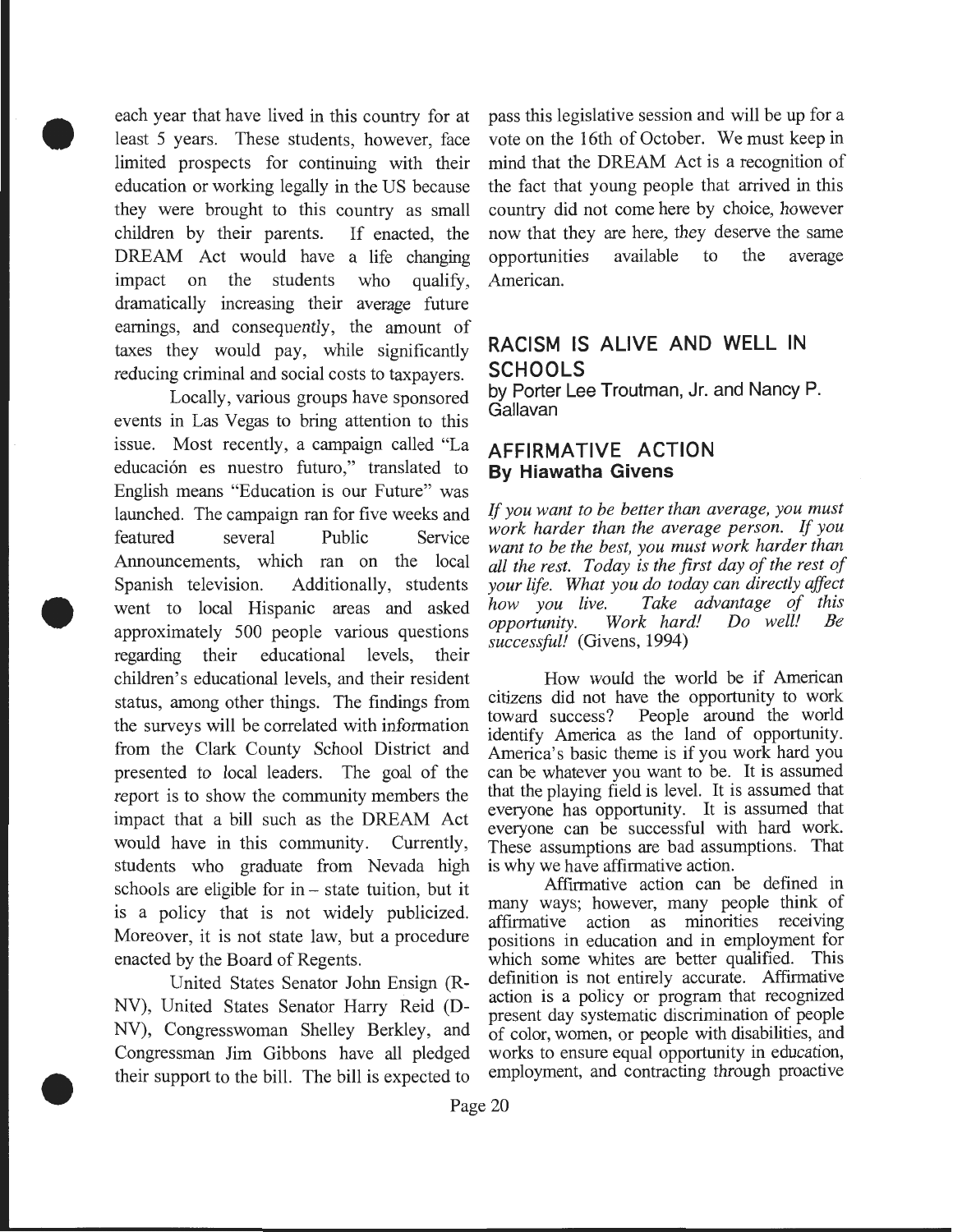efforts. (Campus Diversity Project) This article discusses the views of the opponents of affirmative action, discusses the views of the proponents of affirmative action, and provides a summary of the affirmative action forum held by the S.O.L. organization at UNLV on October 10,2003.

•

•

•

The opponents of affirmative action sing one song—when there is limited opportunity the<br>most qualified person should get that qualified person should get that opportunity. In colleges and universities where the admission policies allow race to be a factor, opponents of affirmative action state and restate that these policies reject a certain number of more academically qualified white applicants. (Parks) Opponents point out discrimination against citizens because of race is unconstitutional. Opponents also point out that there are plenty of other less selective institutions of higher education that minorities can attend. Most undergraduate institutions accept all qualified candidates and thus do not award special status to any group of applicants. (Hall) Finally opponents of affirmative action believe that no discrimination can be tolerated conceding that blacks and other minorities have been and still are victims of discrimination. However, taking into consideration the race of an applicant in admission policies and in employment is unconstitutional. (Heriot) Opponents make the assumption that the assessment tools used for entrance to colleges and universities are accurate. Imbedded in this assumption is the idea that whites are superior. Otherwise, how would there be so many whites doing so much better than other minorities? White students do better on entrance exams, have better GPA's and therefore, should be first in line to receive the opportunities before an obviously less qualified minority.

Minorities on the other hand believe that affirmative action to be the one opportunity to get closer to receiving some the benefits that are guarantied to all citizens but for the most part have been reserved for the white majority. In reality affirmative action does not take away opportunities from whites. No laws have been passed that say whites can not live near the railroad tracks. No laws have been passed that say that whites have to sit on the front of the bus. No law suits have been filed where all white students qualified or not qualified were turned

away from universities because they were white. These things describe past and present discrimination and are exactly the kind of things affirmative action attempts to remedy. These things are exactly the kind of things that affirmative action was created to destroy.

On October 2, 2003 the S.O.L. organization at UNLV held an affirmative action forum. The panel consisted of five minority community leaders. The panelist were asked the following questions about affirmative action and given an opportunity to respond.

What is affirmative action?

What is the Michigan case and what does it mean?

How does affirmative action affect minorities?

How does UNLV apply affirmative action?

What are some of the problems concerning affirmative action?

What are some the pros and cons of affirmative action?

What alternatives are there to affirmative action?

Not all panelists answered all questions but the panelists came to a general consensus hat affirmative action has been and needs to continue to be an important avenue of success for minorities. After the panel discussion the panel fielded questions from the audience.

#### References

A victory for affirmative action. (2003, August). *American School Board Journal* p7.

Affirmative action flight far from over, urban league panelists say. (2003, August 28). *Black Issues in Higher Education,* 20, 14 plO.

Bollinger, L. (2002, Fall). Seven myths about affirmative action in universities. *Willamette Law Review,* 38, 535-547.

Givens, H. (1996). Intro. Unpublished poetry.

Hall, K. L. (2003, June). The biggest barrier to college isn't race. *The Chronicle of Higher Education,* 46, 41, p. B20.

Herloit, G. L. (2003). Strict scrutiny, public opinion, and affirmative action on campus: should the courts find a narrowly tailored solution to a compelling need in a policy most<br>Americans oppose? Harvard Journal on Americans oppose? *Harvard Journal on Legislation, 4[),* 217-233.

Hooker, C. (2003, September). Affirmative action upheld: supreme court backs use of race as a factor for college admissions. *Black Enterprise* p23 .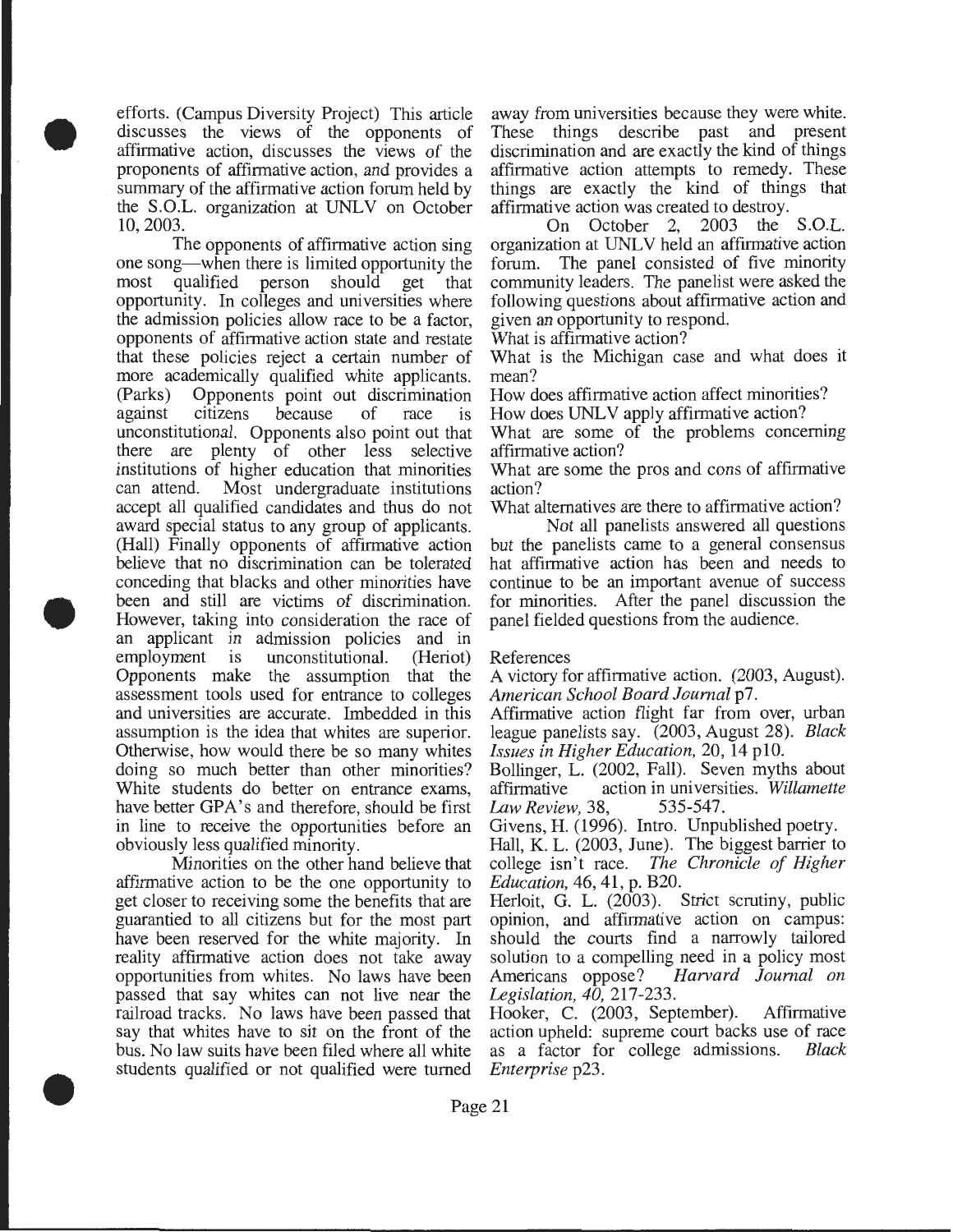Justice Thomas's dissent on quotas. (2003, July 28). *Human Events, 59,* p. 14 2p.

•

•

•

Kelly, D. A. (2003). Despite a recent eleventh circuit decision diversity remains a compelling<br>interest in the university admissions interest in the university admissions process. *B.Y.U. Journal of Public* Law, 17,73- 88.

Krislov, M. (2003, August). Open the 'black box' of college admissions. *The Chronicle of Higher Education,* 49, 47, pB16.

Parks, A. L. (2003, March). Racial diversity's effect on education is a myth. *The Chronicle of* 

*Higher Education, 49, 29, p. B11.*<br>Perlmutter. D. D. (2003, October). Perlmutter. D. D. (2003, October). Black athletes and white professors: a twilight zone of uncertainty. *Chronicle of Higher Education,* 50, 07, p B7.

Student of Color Campus Diversity Project. (2003). The facts about affirmative action. *United States Student A s s o c i a t i o n* , Washington, D.C.

Willie, C. V. (2003). Ending affirmative action: 25 years to go. *Black Issues in Higher Education,* 20, 13, p36.

## FROM RHETORIC TO REALITY: STUDENT ACHIEVEMENT IN **SOCIETIES**

An Overview from the National Association For Multicultural Education Thirteenth Annual International Conference November 5- November 9, 2003 Sheraton Seattle Hotel & Towers Seattle, Washington By Porter Lee Troutman, Jr.

Approximately 1500 persons were in attendance at the 13th Annual International Conference. Over 300 sessions were offered in MCE. Many researchers and scholars including James Banks author of over 30 book in MCE and the recently 2004 2nd edition of Handbook of Research on Multicultural Education. Professors Carl Grant, Geneva Gay, Phil Chinn, Donna Gollnick Sonja Neito, Christine Sleeter, Pamela, Tiedt, Gary Howard and many others scholars contributed to the success of the conference .

This year's theme, FROM RHETORIC TO REALITY: Student Achievement in

Multicultural Societies, focus on three overarching areas in education today:

1. *From Rhetoric to Reality* - Educational regulations, public policy and discussions among educators, parents, students, policy makers, community and business leaders – and in the media - are filled with rhetoric about educational inequities and the growing diversity in our schools and societies How do we move from overabundant and often meaningless Rhetoric - to a Reality where the education that we provide, from early childhood through postsecondary

education, includes research, pedagogy and practice which fosters academic and personal success for every student and family?

2. *Student Achievement* – Virtually every school system, college and university, school system, college and university,<br>community, news-paper, and educational community, news-paper, and organization has "closing the achievement gap" at the top of their list. Few, however, realize that<br>Multicultural Education is the primary, Multicultural Education comprehensive vehicle for doing so. If we can create programs and classrooms that are culturally aware, respectful and responsive in their policies, funding, curriculum and practices, the playing field will become

more level and we will move toward actually leaving no child behind. Many presenters at this NAME conference demonstrated ways that this can happen - confeers shared their challenges and barriers they encounter - as well as the successful strategies and resources that they have developed and utilized.

3. *Multicultural Societies* - Education, in the United States and in countries throughout the world, is being challenged – as it often has in the past - to address societal issues that are unresolved in the larger society. Fifty years ago in the United States, our schools were mandated to "desegregate" at a time when our neighborhoods were generally unwilling to do so. Today, in communities throughout the world, schools are required to - and care about successfully educating a diverse student body. Schools not only work on student achievement, but work on respect for cultural diversity, inclusion of people with varying abilities and disabilities, violence and conflict resolution,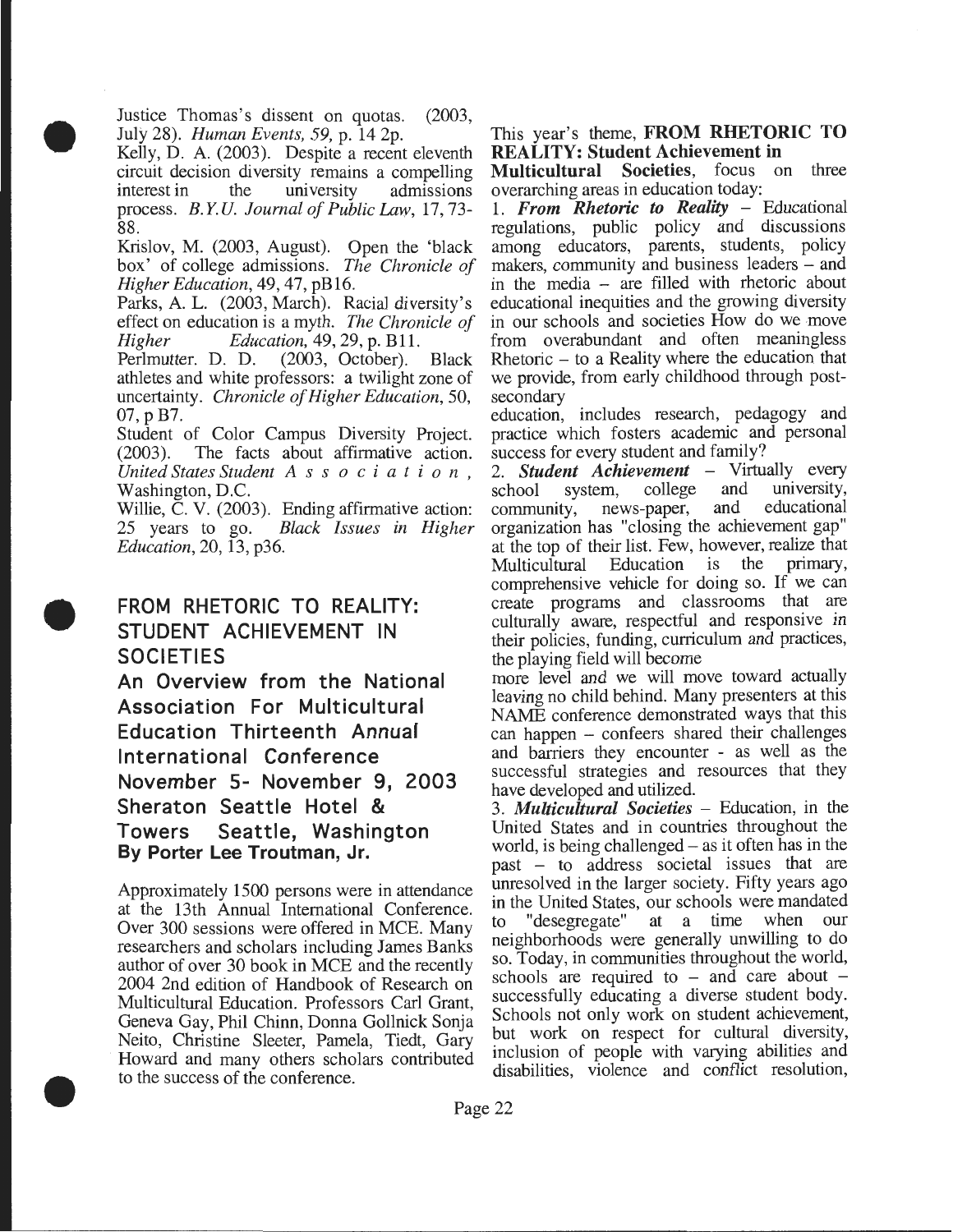decreasing prejudice and hate, and a plethora of<br>other societal challenges. Multicultural Multicultural education is the umbrella that asks us to create school communities that reflect and value diversity,- but also to tackle the broader issues of social justice and student voice. The conference provided an opportunity to learn, share, network and grow. NAME is a vision of what is possible. It is a powerful force to make a difference!

## **COMPARING CHINESE AND AMERICAN CHILDREN'S REACTION TO SEPARATION FROM PRIMARY**

#### **CAREGIVERS By Yaoying Xu**

•

•

•

The purpose of this qualitative study was to examine young children's emotional reaction to separation from their primary caregivers by comparing children from two cultural settings: American and Chinese preschools. Compared to North American Children, Chinese children are sometimes considered more anxious, passive, and reserved (Chen, Hastings, & Rubin, 1999). Some investigators believe that this difference is related to the attitudes and practices of their parents.

In the experiment conducted by Chen, Hastings, and Rubin (1999), about 150 Chinese and 108 Canadian two-year-olds were compared in an experiment known as the "strange situation." The results indicate that Chinese children's more inhibition in the strange situation was associated with the mother's acceptance, protection, concern, and even encouragement of independence. Chinese mothers were both more punitive and more concerned about achievement; they were also more protective but show less apparent warmth.

Studies have been conducted about

parent preschool involvement and mother's role during the transitional year in children's lives, through children's behavior and interaction patterns (Petrie & Davidson, 1995). Petrie and Davidson (1995) used Bowlby's (1973) attachment theory to analyze children's behavior during home-school transition year in order to search out primary attachment problems underlying children's manifest behavior in the preschool setting and their implications for parent involvement. Their study indicates that it took much longer time for the insecure child to adapt to the nursery school and that the struggle to achieve emotional equilibrium would have consumed much of his energy. He needed the extra maternal attention and support at the transition year.

Bradbard, Endsley, and Mize (1992) studied parent-child communication patterns and they found that parents and children communicated most frequently on weekdays, particularly when the parents dropped their children at school and picked them up from school. Their study results show that parentchild conversations often occurred during routine and transitional activities, and the more parents observe their children's activities, the more effective they were in the communication with their children.

Although studies on children's separation anxiety frequently have been done in the home-school transition process (e.g., Petrie & Davidson, 1995), few studies have been done to compare the emotional reaction of preschoolers from different cultures. In the present study, two groups of children from two university preschools in the U.S. and China were observed respectively when their primary caregivers dropped them off in the classroom. The researcher also interviewed the classroom teacher and parents/grandparents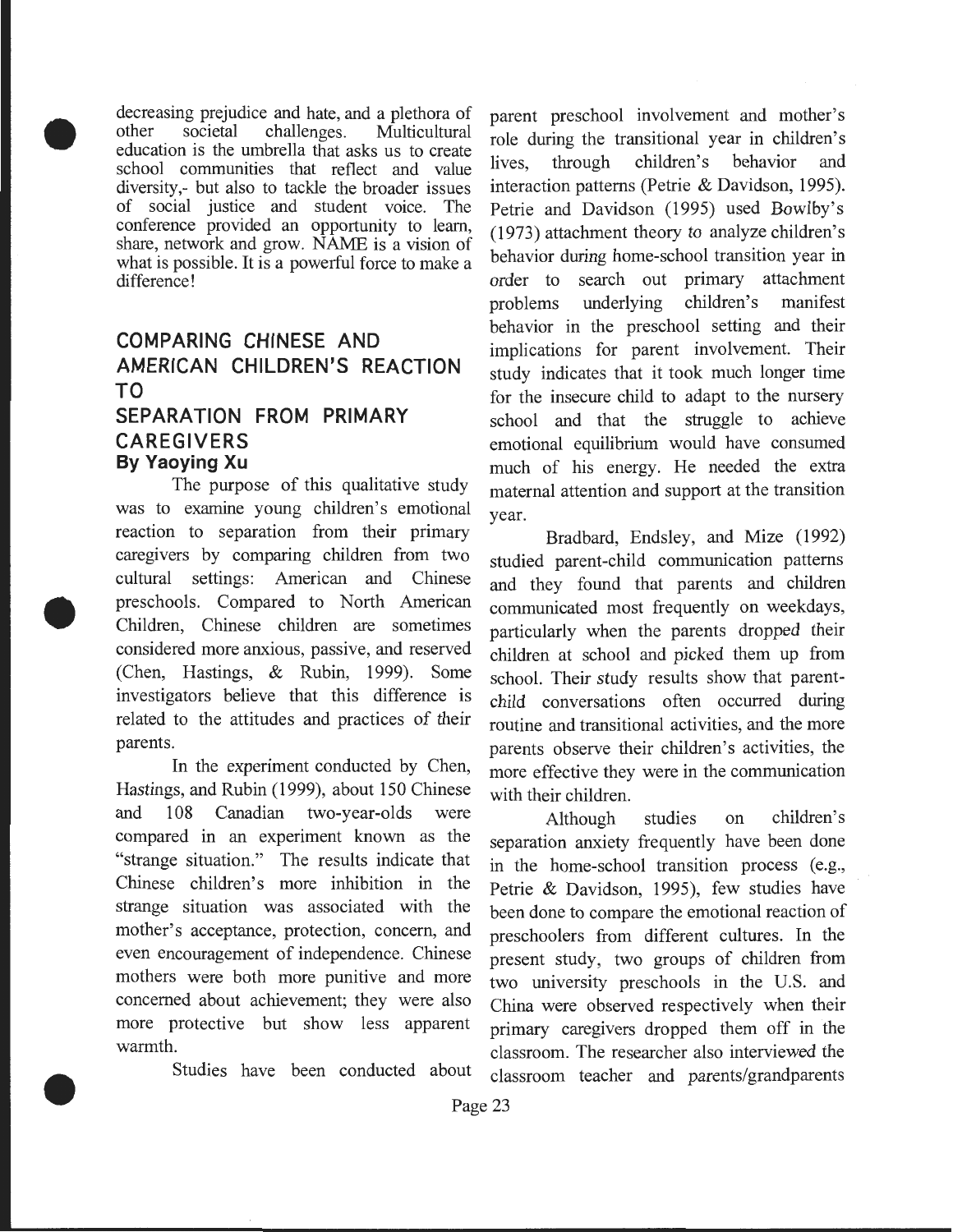who were directly involved in the observed setting from each culture.

•

•

•

The settings being observed were classrooms from a U.S. preschool and a Chinese preschool, respectively. The age of the observed children was 3 to 4 years old. Interviews with the two parents from the U.S. preschool were done in their work site. Two parents from the Chinese preschool were interviewed via telephone. One U.S. grandmother was interviewed on the site of preschool playground and two grandparents (one grandmother, one grandfather) in China were interviewed out of the classroom.

In the U.S. preschool classroom, about 12-15 children attended the morning session. During the researcher's observation time between 7:30 a.m. to 9:30 a.m. in the U.S. preschool, most parents who came with their children were mothers, as well as a few fathers and one grandmother. Many parents seemed to be in a hurry and just exchanged greetings with the staff and left. Some parents stayed a few minutes to make sure the child was doing fine in the class. A few parents didn't interact at all with staff, nor did they say anything to the child.

In the Chinese preschool, about 20 children attended class every morning. Like the U.S. preschool, most primary caregivers accompanying the children were mothers. Different from the U.S. preschool, more grandparents were involved in the Chinese preschool (7 out of 20 caregivers). Only one father was present during the observation.

setting was different. For example, the kiss, do. hug, waving, holding hands between parents Another factor is the different roles and children were more frequently observed in between mom, dad, and grandparents. Some the U.S. preschool. Chinese parents were more children seemed to be closer to one parent than conserved with their way in expressing to the other (or the grandparent). So on days affections. They were smiling or waving their when the less close parent came to drop the

hands more than giving hugs or kisses. The verbal communication was also different. U.S. parents were using "I love you. Honey" much more frequently than Chinese parents. However, Chinese parents expressed more concerns about the child's safety, health, and ability to follow the teacher's directions. They said more expressions such as "Listen to the teacher," "Don't run around," or " Watch your steps."

Through the observation and especially the interviews with the teacher, the researcher didn't find any children who had an extremely hard time with separation, but they did show different patterns of emotional reaction to separation. Several factors are related to children's emotional reaction to separation in two cultures.

The first factor that affects children's emotional reaction is parent's attitude and behavior. Some parents always stayed a few minutes and talked to the teacher (at least exchange greetings) before they left. Children from these parents seemed to be more easily engaged in an activity. This was observed in both settings.

The second factor is the teacher's attitude and behavior towards child and parent. One reason that children were easily dropped off might be that they enjoyed the school experience with adults and peers, so they were expecting another pleasant day when they came in the morning. The interaction between parent and teacher helped a child understand that this is an environment like home because The nonverbal communication in each the teacher loves and cares him/her as parents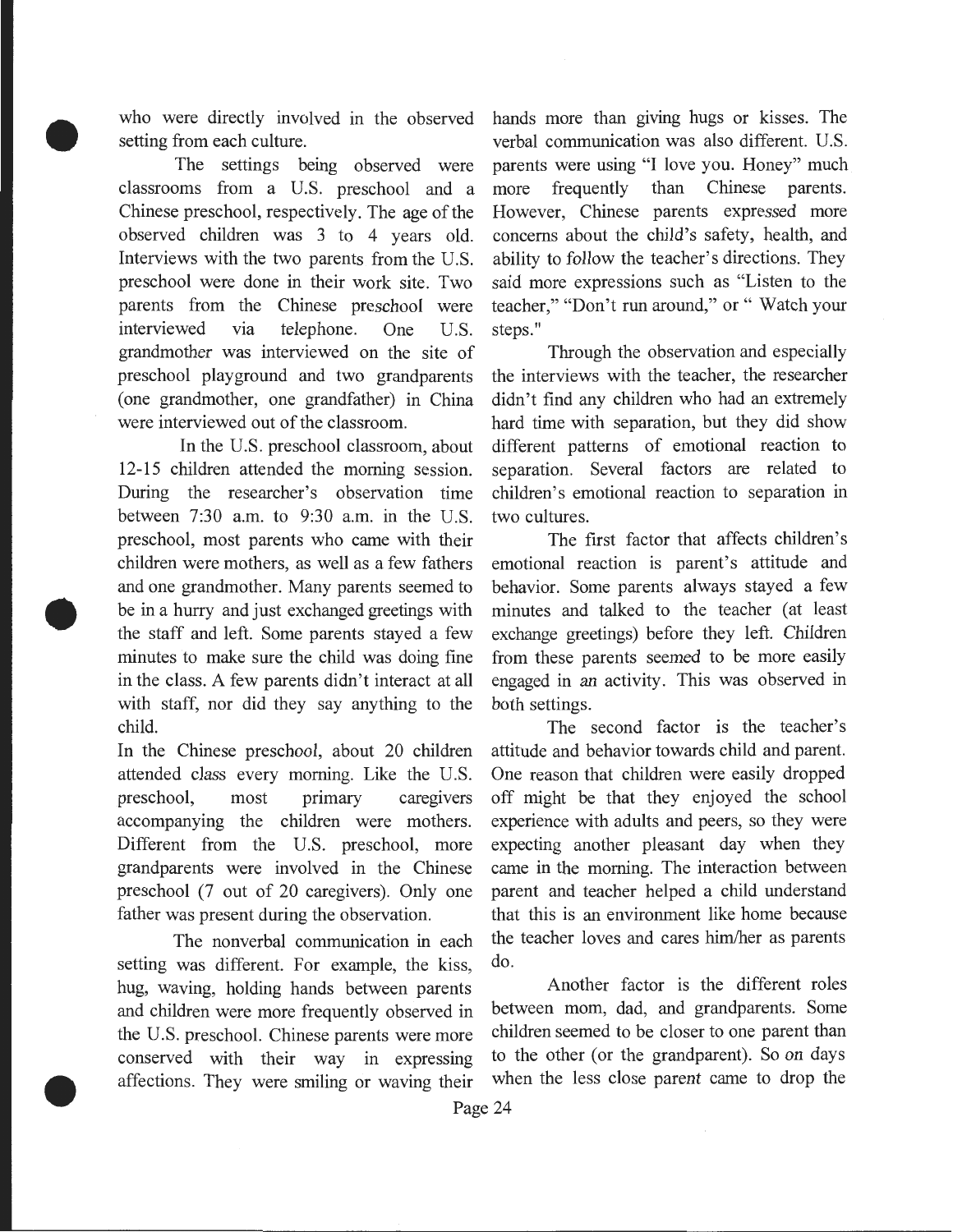child off, he seemed to be even more attached to that parent. It is so may be because this caregiver usually didn't have conversation with the teacher and was less involved in the activities in the class to prepare the child for Chinese grandparents 5 or less minutes his day.

On one hand, parents in two cultures believe that the strong emotional connection between the parent and child is the most important part in the child's life. Actually it helps the child deal with separation more easily. All the parents who were interviewed agreed that parents' staying in the classroom for at least a few minutes would help the child transition from home to school setting. This is an important message because it differs from what the teacher believes (the shorter the parent stays, the easier for the child to adjust, see Table 1). On the other hand, When grandparents did spend more time with the child in both settings, the child seemed to be more attached with the grandparent (but this didn't happen to the parent).

### *Table 1: Perceptions about separation from the teacher, parents, and the researcher*

**Participants Parents' staying in classroom Parents' interactions with the child or others Effect on the child** 

U.S. teacher

•

•

•

Chinese Teacher gomg

Not in the classroom Quick greetings and good bye

Quick goodbye at the doorway Easier for transition

Easier for transition Chinese parents

As long as needed Quick leave

Playing or watching the child playing with others Feel secure and comfortable

More attached U.S. parents

U.S. grandparent 5-10 minutes

As long as needed Stay long enough to make sure the child is doing fine.

Stay and find playmates for the child or watch the child play with peers Feel secure and comfortable

#### More attached

Most parts of the interviews turned out Short, quick coming and to be consistent with what the researcher observed in the setting. In spite of some different perceptions, the commonalities between the two preschool classes include: all parents interviewed from the two cultures agreed that children were secure and comfortable in the school setting. Both teachers believed that the shorter parents stayed, the easier for the child to adjust. Interestingly, in both cultures, the child seemed to be more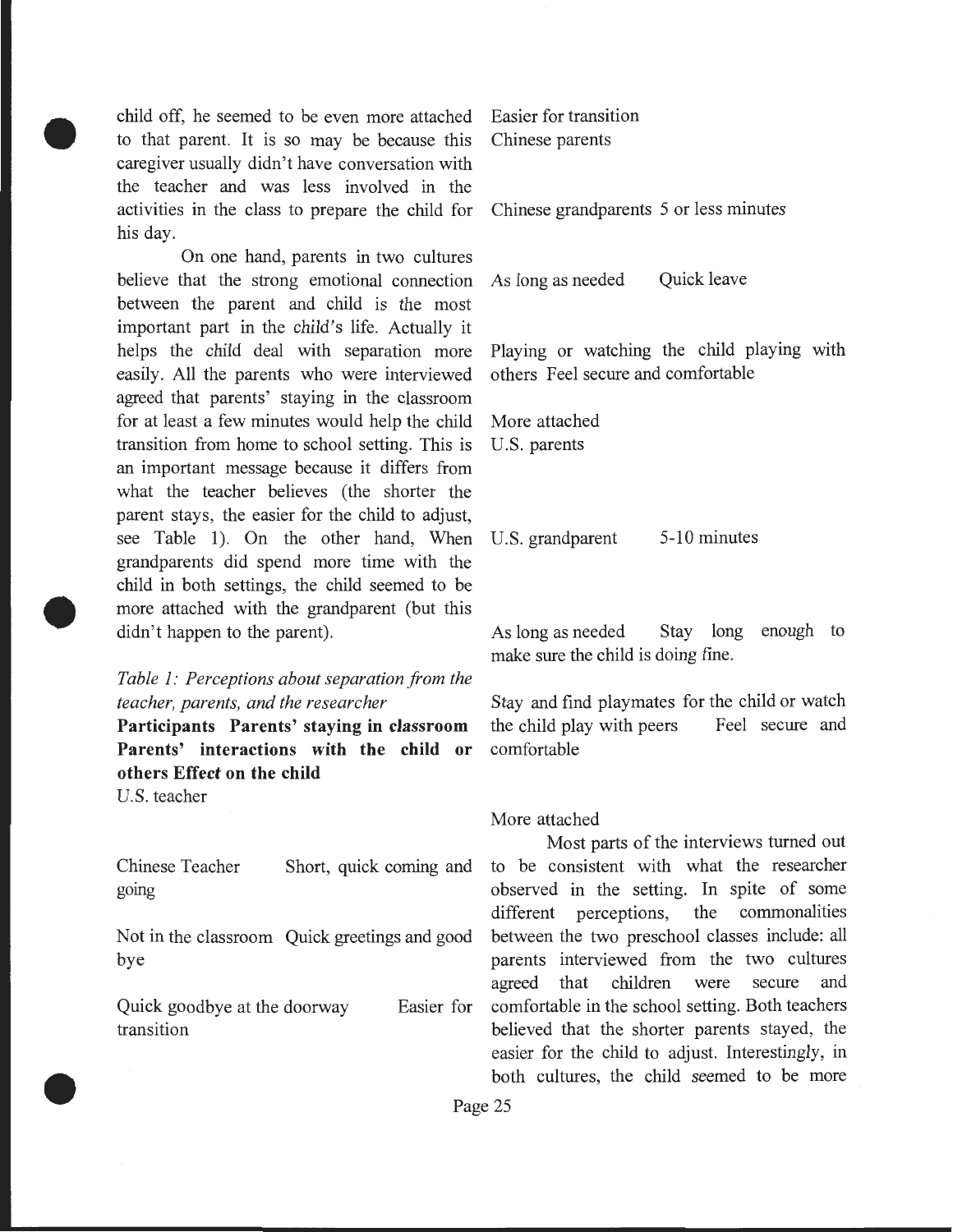attached with grandparents than with parents. Grandparents in China and the U.S. (although fewer grandparents were involved in the U.S. preschool) shared one more commonality: they stayed much longer than parents in the class and often watched for a while outside of the class before they actually left.

•

•

•

In both cultures from the head teacher's perspective, the key word was responsibility. It was her responsibility to provide an appropriate environment for children and her responsibility to keep each part of the system (including parents, children, other staff, administrators, or other specialists) working in harmony. In other words, her role in the setting was like the CPU in a computer. In order to keep the system working well, she needed to be efficient or quick. Just as no one wants a computer with a slow CPU, no parent or administrator wants to see a class full of children's cries, screams, fights, and any other misbehavior because of the teacher's inefficiency. This might explain why the teacher thought it was easier for children to adjust if parents quickly came and left. From the teacher's perspective, it was the whole Some other differences were also observed. group that she needed to focus on. Even though First, more interactions were observed between she believed it necessary to interact with the teacher and parents in the U.S. preschool individual parents and children when they came than in the Chinese preschool. Generally in, she wanted to do her job in efficiency by parents in Chinese preschool asked fewer keeping everything in order in the class. questions and stayed shorter. They usually

however, the focus was on the child (See Table inside. The U.S. teacher believed that parents' 2). A mother might watch her child playing involvement was critical for the child to get together with other peers, but her focus was used to school life; the Chinese teacher focused mostly on her own child rather than the whole more on the child and encouraged less parental group. The key word for the parent was interaction in school activities. Second, more affection instead of efficiency. It was hard for a grandparents were involved in observed mother to leave her crying or sad child even Chinese preschool. In the U.S. preschool, one though she understood it might work better or out of twelve children were dropped off by a easier if she left quickly. Affection or emotion grandparent (Grandmother); in the Chinese

responsibility to be a mother, she might feel what the child felt and that feeling was usually stronger than regular rules or policies. For many mothers or fathers (at least one father of a little girl according to the researcher's observation), emotion overcome efficiency. The teacher wants to do the right thing for the child and the parent; the mother wants to do the good thing for the child and the parent. "I feel *good* because I see my child is happy there," one parent told the researcher.

*Table 2: Norms and expectations from different participants for children* 

**Expectations** U.S **Teacher/Chinese teacher**  U.S. **Parents/** 

| grandparents         |   |   |  |   |  | Chines |  | e |
|----------------------|---|---|--|---|--|--------|--|---|
| parents/grandparents |   |   |  |   |  |        |  |   |
| Secure, comfortable  |   | X |  | X |  | X      |  |   |
| $H$ appy $X$         | X | X |  |   |  |        |  |   |
| Being Good           |   | X |  | X |  |        |  |   |
| Following rules      |   | X |  |   |  | X      |  |   |
| Efficiency           | X |   |  |   |  |        |  |   |
| Affective            |   | X |  | X |  |        |  |   |
| Being right          |   |   |  |   |  |        |  |   |

From the parents' perspective, said goodbye at the doorway instead of going was involved here. In addition to the duty or preschool, seven out of twenty children were